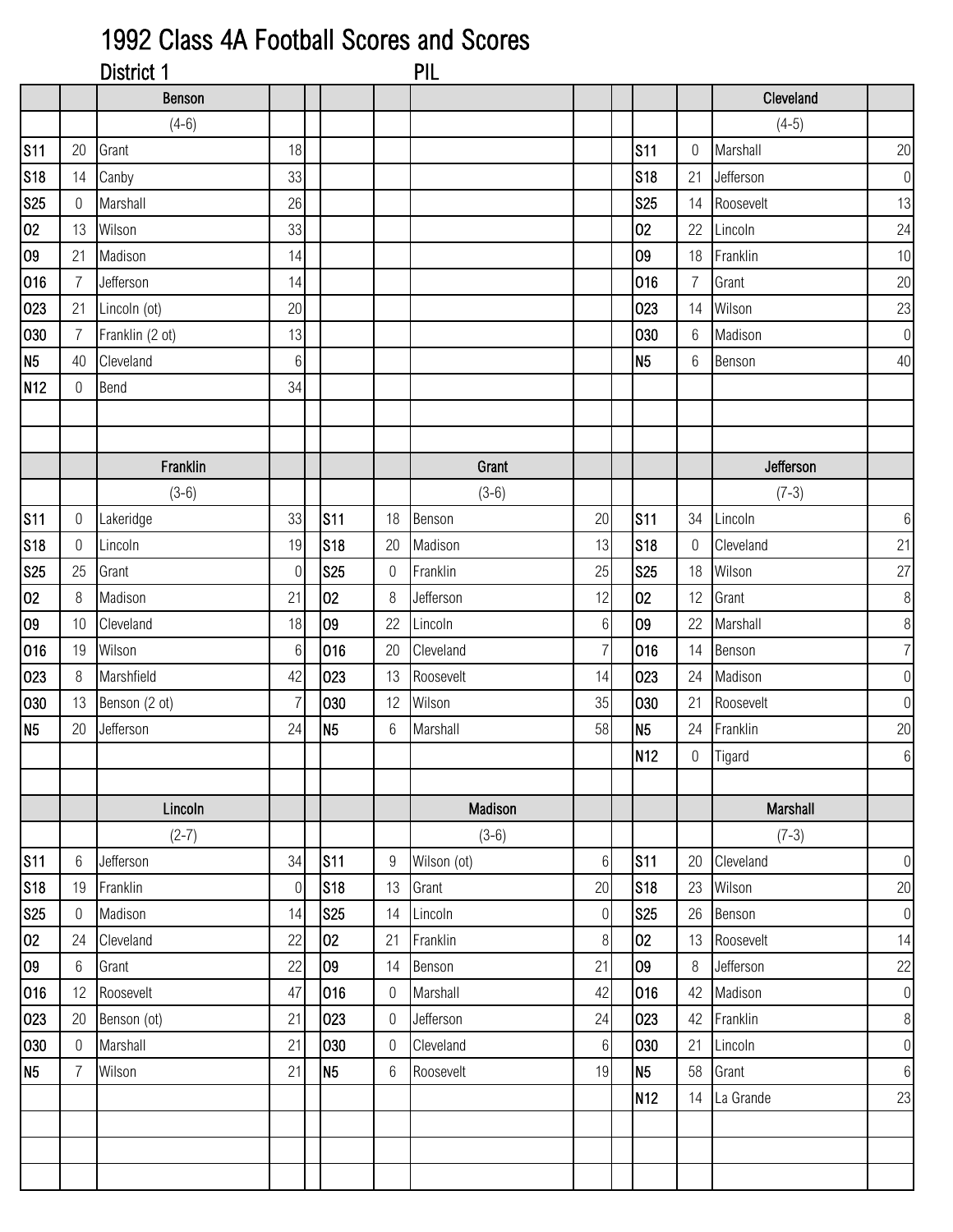|                |                | Roosevelt               |        |                 |                |                     |                |                 |                  | Wilson              |                  |
|----------------|----------------|-------------------------|--------|-----------------|----------------|---------------------|----------------|-----------------|------------------|---------------------|------------------|
|                |                | $(4-5)$                 |        |                 |                |                     |                |                 |                  | $(6-4)$             |                  |
| <b>S11</b>     | 20             | Parkrose                | 34     |                 |                |                     |                | <b>S11</b>      | 6                | Madison (ot)        | $\boldsymbol{9}$ |
| <b>S18</b>     | 25             | <b>Central Catholic</b> | 31     |                 |                |                     |                | <b>S18</b>      | 20               | Marshall            | 23               |
| <b>S25</b>     | 13             | Cleveland               | 14     |                 |                |                     |                | <b>S25</b>      | 27               | Jefferson           | 18               |
| 02             | 14             | Marshall                | 13     |                 |                |                     |                | 02              | 33               | Benson              | 13               |
| 09             | 47             | Lincoln                 | 12     |                 |                |                     |                | 09              | 40               | Roosevelt           | 12               |
| 016            | 14             | Grant                   | 13     |                 |                |                     |                | 016             | $6\,$            | Franklin            | 19               |
| 023            | $\mathbf 0$    | Jefferson               | 21     |                 |                |                     |                | 023             | 23               | Cleveland           | 14               |
| 030            | 19             | Madison                 | $6\,$  |                 |                |                     |                | 030             | 35               | Grant               | 12               |
|                |                |                         |        |                 |                |                     |                | N <sub>5</sub>  | 21               | Lincoln             | $\overline{7}$   |
|                |                |                         |        |                 |                |                     |                | N <sub>12</sub> | 14               | North Salem         | 23               |
|                |                |                         |        |                 |                |                     |                |                 |                  |                     |                  |
|                |                |                         |        |                 |                |                     |                |                 |                  |                     |                  |
|                |                | <b>District 2</b>       |        |                 |                | Metro               |                |                 |                  |                     |                  |
|                |                | Aloha                   |        |                 |                |                     |                |                 |                  | Beaverton           |                  |
|                |                | $(0-9)$                 |        |                 |                |                     |                |                 |                  | $(12 - -1)$         |                  |
| <b>S11</b>     | 0              | Jesuit                  | 34     |                 |                |                     |                | <b>S11</b>      | 34               | <b>Forest Grove</b> | $6\,$            |
| <b>S18</b>     | 14             | Newberg                 | 27     |                 |                |                     |                | <b>S18</b>      | 42               | McMinnville         | $\overline{7}$   |
| <b>S25</b>     | $\overline{0}$ | Sunset                  | 21     |                 |                |                     |                | <b>S25</b>      | 42               | Newberg             | $\boldsymbol{6}$ |
| 02             | 0              | Beaverton               | 33     |                 |                |                     |                | 02              | 33               | Aloha               | $\boldsymbol{0}$ |
| 09             | 14             | Hillsboro               | 28     |                 |                |                     |                | 09              | 36               | Glencoe             | $\overline{7}$   |
| 016            | $\overline{7}$ | Glencoe                 | 28     |                 |                |                     |                | 016             | 17               | Tigard              | 14               |
| 023            | 6              | <b>Forest Grove</b>     | 14     |                 |                |                     |                | 023             | 39               | Jesuit              | 14               |
| 030            | $\mathbf 0$    | Tigard                  | $30\,$ |                 |                |                     |                | 030             | 37               | Sunset              | 14               |
| N <sub>5</sub> | 0              | McMinnville             | 28     |                 |                |                     |                | N <sub>5</sub>  | 43               | Hillsboro           | $\boldsymbol{0}$ |
|                |                |                         |        |                 |                |                     |                | N <sub>12</sub> | 32               | Roseburg            | $6\,$            |
|                |                |                         |        |                 |                |                     |                | N <sub>19</sub> | 35               | Barlow              | 15               |
|                |                |                         |        |                 |                |                     |                | N26             | 31               | West Linn           | $\, 8$           |
|                |                |                         |        |                 |                |                     |                | D <sub>4</sub>  | 6                | Ashland             | 21               |
|                |                |                         |        |                 |                |                     |                |                 |                  |                     |                  |
|                |                |                         |        |                 |                |                     |                |                 |                  |                     |                  |
|                |                | <b>Forest Grove</b>     |        |                 |                | Glencoe             |                |                 |                  | Hillsboro           |                  |
|                |                | $(2-7)$                 |        |                 |                | $(6-4)$             |                |                 |                  | $(3-6)$             |                  |
| <b>S11</b>     | 6              | Beaverton               | 34     | <b>S11</b>      | 35             | Hillsboro           | 14             | <b>S11</b>      | 14               | Glencoe             | 35               |
| <b>S18</b>     | $\overline{7}$ | Glencoe                 | 34     | S18             | 34             | <b>Forest Grove</b> | $\overline{7}$ | S18             | 20               | Tigard              | 34               |
| <b>S25</b>     | 14             | Tigard                  | 13     | <b>S25</b>      | 27             | McMinnville         | $\overline{7}$ | <b>S25</b>      | $6\,$            | Jesuit              | 40               |
| 02             | 13             | Jesuit                  | 46     | 02              | 21             | Newberg             | 22             | 02              | $\boldsymbol{0}$ | Sunset              | 28               |
| 09             | 34             | McMinnville             | 10     | 09              | $\overline{7}$ | Beaverton           | 36             | 09              | 28               | Aloha               | 14               |
| 016            | 14             | Hillsboro               | 21     | 016             | 28             | Aloha               | $\overline{7}$ | 016             | 21               | <b>Forest Grove</b> | 14               |
| 023            | 14             | Aloha                   | $6\,$  | 023             | 29             | Tigard              | $6 \,$         | 023             | 14               | McMinnville         | 41               |
| 030            | 14             | McMinnville             | 39     | 030             | 21             | Jesuit              | $\overline{7}$ | 030             | 20               | Newberg             | 19               |
| N <sub>5</sub> | 14             | Newberg                 | 42     | N <sub>5</sub>  | 25             | Sunset              | 45             | N <sub>5</sub>  | $\boldsymbol{0}$ | Beaverton           | 43               |
|                |                |                         |        | N <sub>12</sub> | $\overline{7}$ | Ashland             | 36             |                 |                  |                     |                  |
|                |                |                         |        |                 |                |                     |                |                 |                  |                     |                  |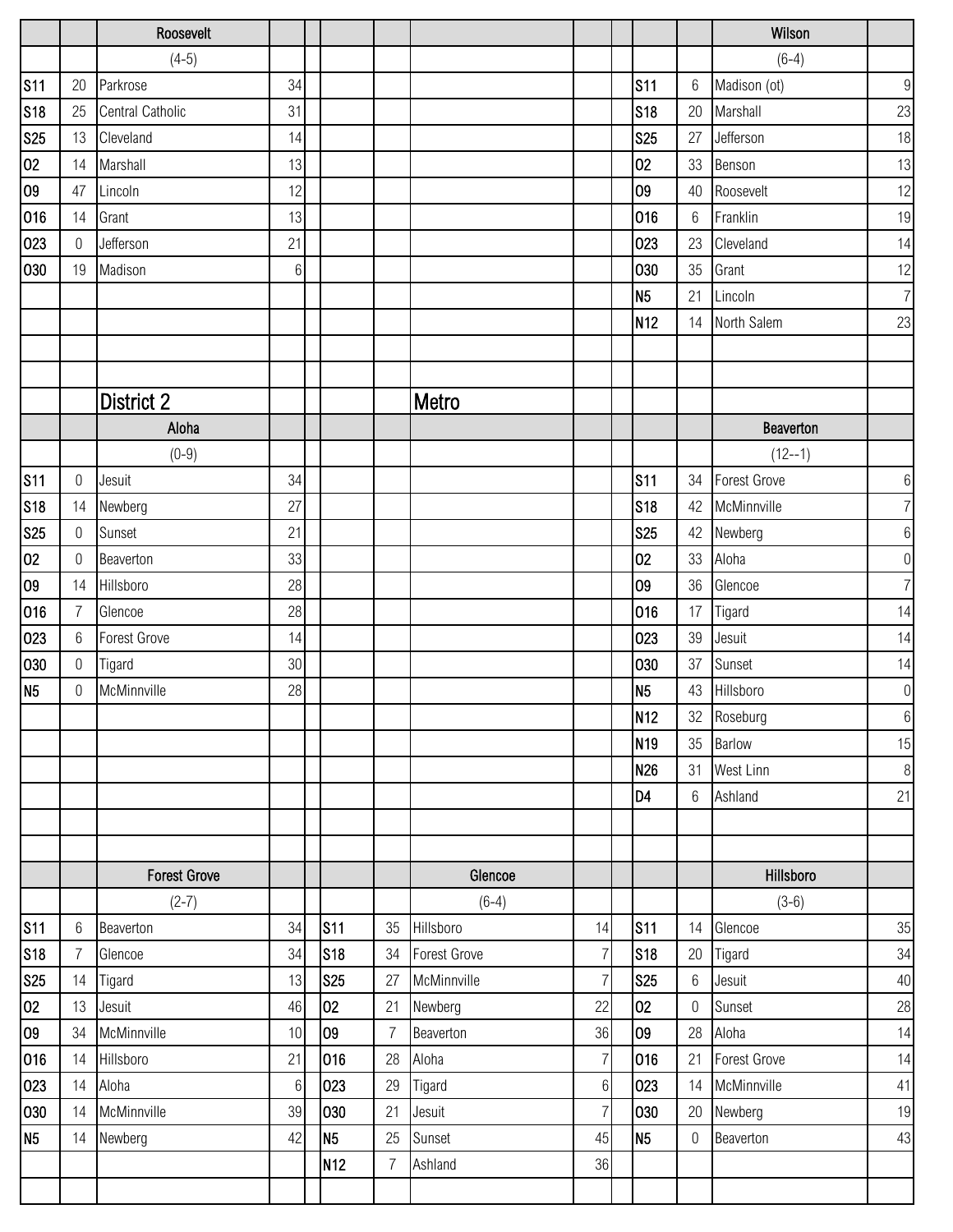|                  |                | Jesuit                  |                 |                          |                | McMinnville            |                                   |                 |            |                      | Newberg                                |                  |
|------------------|----------------|-------------------------|-----------------|--------------------------|----------------|------------------------|-----------------------------------|-----------------|------------|----------------------|----------------------------------------|------------------|
|                  |                | $(4-5)$                 |                 |                          |                | $(3-6)$                |                                   |                 |            |                      | $(0-10)$                               |                  |
| <b>S11</b>       | 34             | Aloha                   | $\overline{0}$  | <b>S11</b>               | $\overline{7}$ | Newberg                | 23                                | <b>S11</b>      |            | $\mathbf 0$          | McMinnville (23-7; forfeit)            | $\vert$          |
| <b>S18</b>       | 14             | Sunset (3 ot)           | 20              | <b>S18</b>               | $\overline{7}$ | Beaverton              | 42                                | <b>S18</b>      |            | 0                    | Aloha (27-14; forfeit)                 | $\vert$          |
| <b>S25</b>       | 40             | Hillsboro               | $6\phantom{1}6$ | <b>S25</b>               | 7              | Glencoe                | 27                                | <b>S25</b>      |            | 6                    | Beaverton                              | 42               |
| 02               | 46             | <b>Forest Grove</b>     | 14              | 02                       | 17             | Tigard                 | 20                                | 02              |            | $\mathbf 0$          | Glencoe (22-21; forfeit)               | $\vert$          |
| 09               | 34             | McMinnville             | 10              | 09                       | 10             | Jesuit                 | 34                                | 09              |            | $\mathbf 0$          | Tigard (21-13; forfeit)                | $\vert$          |
| 016              | 14             | Newberg                 | 33              | 016                      | $\mathbf 0$    | Sunset                 | 42                                | 016             |            | $\boldsymbol{0}$     | Jesuit (33-14; forfeit)                | 1                |
| 023              | 14             | Beaverton               | 39              | 023                      | 41             | Hillsboro              | 14                                | 023             |            | $\overline{7}$       | Sunset                                 | 21               |
| 030              | 7              | Glencoe                 | 21              | 030                      | 39             | Forest Grove           | 14                                |                 | 030        | 19                   | Hillsboro                              | 20               |
| N <sub>5</sub>   | 19             | Tigard                  | 30              | N <sub>5</sub>           | 28             | Aloha                  | $\Omega$                          | N <sub>5</sub>  |            | $\boldsymbol{0}$     | Forest<br>Grove<br>(42-14;<br>forfait) | $\vert$          |
|                  |                |                         |                 |                          |                |                        |                                   | N <sub>12</sub> |            | $\mathbf 0$          | Marshfield                             | 33               |
|                  |                |                         |                 |                          |                |                        |                                   |                 |            |                      |                                        |                  |
|                  |                | <b>Sunset</b>           |                 |                          |                |                        |                                   |                 |            |                      | Tigard                                 |                  |
|                  |                | $(8-2)$                 |                 |                          |                |                        |                                   |                 |            |                      | $(7-6)$                                |                  |
| <b>S11</b>       | 28             | Tigard                  | 8               |                          |                |                        |                                   | <b>S11</b>      |            | 8                    | Sunset                                 | 28               |
| <b>S18</b>       | 20             | Jesuit (3 ot)           | 14              |                          |                |                        |                                   | <b>S18</b>      |            | 34                   | Hillsboro                              | 20               |
| <b>S25</b>       | 21             | Aloha                   | $\mathbf 0$     |                          |                |                        |                                   | <b>S25</b>      |            | 13                   | <b>Forest Grove</b>                    | 14               |
| 02               | 28             | Hillsboro               | $\overline{0}$  |                          |                |                        |                                   | 02              |            | 20                   | McMinnville                            | 17               |
| 09               | 33             | <b>Forest Grove</b>     | 6               |                          |                |                        |                                   | 09              |            | 13                   | Newberg                                | 21               |
| 016              | 42             | McMinnville             | $\mathbf 0$     |                          |                |                        |                                   | 016             |            | 14                   | Beaverton                              | 17               |
| 023              | 21             | Newberg                 | 7               |                          |                |                        |                                   |                 | 023        | 6                    | Glencoe                                | 29               |
| 030              | 14             | Beaverton               | 36              |                          |                |                        |                                   |                 | 030        | 30                   | Aloha                                  | $\boldsymbol{0}$ |
| N <sub>5</sub>   | 42             | Glencoe                 | 25              |                          |                |                        |                                   | N <sub>5</sub>  |            | 30                   | Jesuit                                 | 19               |
| N <sub>12</sub>  | 18             | Willamette              | 29              |                          |                |                        |                                   | N <sub>12</sub> |            | 6                    | Jefferson                              | $\theta$         |
|                  |                |                         |                 |                          |                |                        |                                   | N <sub>19</sub> |            | 28                   | North Medford (ot)                     | 20               |
|                  |                |                         |                 |                          |                |                        |                                   | <b>N26</b>      |            | 14                   | Centennial                             | $6\,$            |
|                  |                |                         |                 |                          |                |                        |                                   | D <sub>4</sub>  |            | 6                    | Marshfield                             | 14               |
|                  |                |                         |                 |                          |                |                        |                                   |                 |            |                      |                                        |                  |
|                  |                | District 3              |                 |                          |                | Mt. Hood               |                                   |                 |            |                      |                                        |                  |
|                  |                | <b>Barlow</b>           |                 |                          |                | Centennial             |                                   |                 |            |                      | <b>Central Catholic</b>                |                  |
|                  |                | $(7-4)$                 |                 |                          |                | $(11-1)$               |                                   |                 |            |                      | $(3-6)$                                |                  |
| <b>S11</b>       | 7              | Bend                    | 28              | S <sub>11</sub>          | 21             | Canby                  | 13                                | <b>S11</b>      |            | 6                    | Clackamas                              | 14               |
| <b>S18</b>       | 35             | West Linn<br>Parkrose   | 37<br>18        | <b>S18</b><br><b>S25</b> | 30<br>26       | Lake Oswego            | 8 <sup>1</sup>                    | <b>S25</b>      | <b>S18</b> | 31                   | Roosevelt                              | 25               |
| <b>S25</b><br>02 | 20             | Gresham                 | 15              | 02                       | 37             | Sandy<br>David Douglas | $\overline{0}$<br>$6\phantom{.}6$ | 02              |            | 20<br>$\overline{7}$ | David Douglas<br>Parkrose              | 14<br>24         |
| 09               | 34             | David Douglas           | 14              | 09                       | 49             | Central Catholic       | 20                                | 09              |            | 20                   | Centennial                             | 49               |
| 016              | 28             | Sandy                   | 21              | 016                      | 34             | Reynolds               | 27                                | 016             |            | $\overline{7}$       | Gresham                                | 47               |
| 023              | $\overline{7}$ | Centennial              | 35              | 023                      | 35             | Barlow                 | 7                                 |                 | 023        | 21                   | Reynolds                               | $30\,$           |
| 030              | 28             | Reynolds                | 14              | 030                      | 34             | Parkrose               | $\overline{0}$                    |                 | 030        | 25                   | Sandy                                  | $\,8$            |
| N <sub>5</sub>   | 27             | <b>Central Catholic</b> | 20              | N <sub>5</sub>           | 29             | Gresham                | 12                                | N <sub>5</sub>  |            | 20                   | Barlow                                 | 27               |
| N <sub>12</sub>  | 22             | South Salem             | 21              | N <sub>12</sub>          | 21             | Corvallis              | $\overline{7}$                    |                 |            |                      |                                        |                  |
| N <sub>19</sub>  | 15             | Beaverton               | 35              | N <sub>19</sub>          | 43             | Willamette             | 38                                |                 |            |                      |                                        |                  |
|                  |                |                         |                 | N <sub>26</sub>          | 6              | Tigard                 | 14                                |                 |            |                      |                                        |                  |
|                  |                |                         |                 |                          |                |                        |                                   |                 |            |                      |                                        |                  |
|                  |                |                         |                 |                          |                |                        |                                   |                 |            |                      |                                        |                  |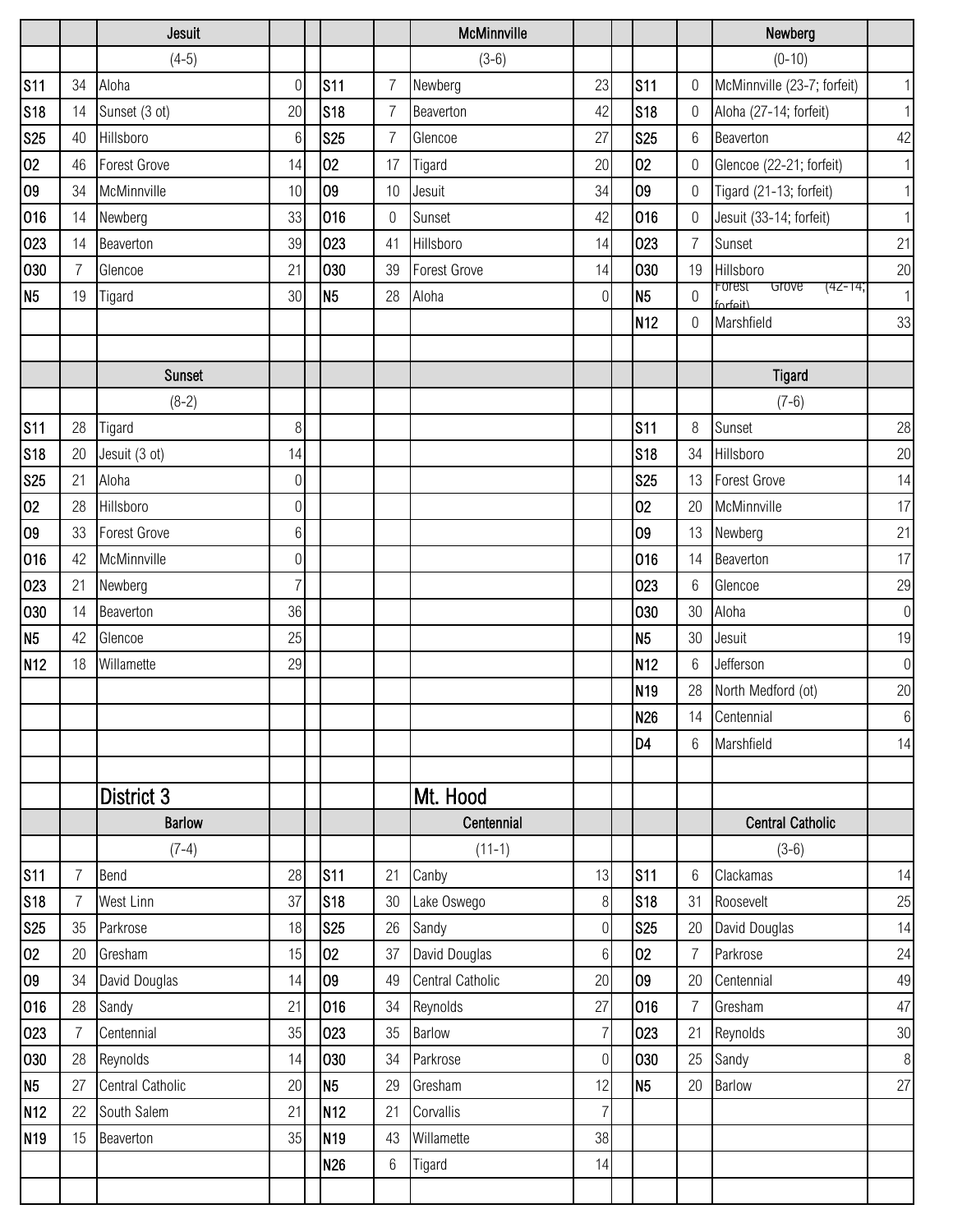|                 |                | David Douglas           |                 |                |       |                     |                 |                 |                | Gresham          |                  |
|-----------------|----------------|-------------------------|-----------------|----------------|-------|---------------------|-----------------|-----------------|----------------|------------------|------------------|
|                 |                | $(5-6)$                 |                 |                |       |                     |                 |                 |                | $(6-4)$          |                  |
| <b>S11</b>      | 7              | West Linn               | 20              |                |       |                     |                 | <b>S11</b>      | 20             | Oregon City      | $\overline{7}$   |
| <b>S18</b>      | 20             | Putnam                  | $6\phantom{.}6$ |                |       |                     |                 | <b>S18</b>      | 17             | Lakeridge        | 28               |
| <b>S25</b>      | 14             | Central Catholic        | 20              |                |       |                     |                 | <b>S25</b>      | 34             | Reynolds         | $6\,$            |
| 02              | 6              | Centennial              | 37              |                |       |                     |                 | 02              | 15             | <b>Barlow</b>    | 20               |
| 09              | 14             | Barlow                  | 34              |                |       |                     |                 | 09              | 39             | Sandy            | $\overline{7}$   |
| 016             | 34             | Parkrose                | 23              |                |       |                     |                 | 016             | 47             | Central Catholic | $\overline{7}$   |
| 023             | 14             | Sandy                   | $\overline{7}$  |                |       |                     |                 | 023             | 43             | Parkrose         | 13               |
| 030             | 28             | Gresham                 | 34              |                |       |                     |                 | 030             | 34             | David Douglas    | 28               |
| N <sub>5</sub>  | 21             | Reynolds (ot)           | 20              |                |       |                     |                 | N <sub>5</sub>  | 12             | Centennial       | 29               |
| N <sub>12</sub> | 20             | McKay                   | 15              |                |       |                     |                 | N <sub>12</sub> | 6              | Pendleton        | 31               |
| N <sub>19</sub> | 19             | South Medford           | 28              |                |       |                     |                 |                 |                |                  |                  |
|                 |                |                         |                 |                |       |                     |                 |                 |                |                  |                  |
|                 |                |                         |                 |                |       |                     |                 |                 |                |                  |                  |
|                 |                | Parkrose                |                 |                |       | Reynolds            |                 |                 |                | Sandy            |                  |
|                 |                | $(2-7)$                 |                 |                |       | $(4-5)$             |                 |                 |                | $(1-8)$          |                  |
| <b>S11</b>      | 34             | Roosevelt               | 20              | <b>S11</b>     | 26    | Milwaukie           | 24              | <b>S11</b>      | 14             | Putnam           | 20               |
| <b>S18</b>      | 16             | Clackamas               | 18              | S18            | 12    | Oregon City         | 46              | <b>S18</b>      | 25             | Milwaukie        | 31               |
| <b>S25</b>      | 18             | <b>Barlow</b>           | 35              | <b>S25</b>     | $6\,$ | Gresham             | 34              | <b>S25</b>      | $\overline{0}$ | Centennial       | 26               |
| 02              | 24             | <b>Central Catholic</b> | $\overline{7}$  | 02             | 18    | Sandy               | 15              | 02              | 15             | Reynolds         | 18               |
| 09              | 11             | Reynolds                | 21              | 09             | 21    | Parkrose            | 11              | 09              | $\overline{7}$ | Gresham          | 39               |
| 016             | 23             | David Douglas           | 34              | 016            | 27    | Centennial          | 34              | 016             | 21             | <b>Barlow</b>    | 28               |
| 023             | 13             | Gresham                 | 43              | 023            | 30    | Central Catholic    | 21              | 023             | $\overline{7}$ | David Douglas    | 14               |
| 030             | 0              | Centennial              | 34              | 030            | 14    | Barlow              | 28              | 030             | 8              | Central Catholic | 25               |
| N <sub>5</sub>  | 20             | Sandy                   | 23              | N <sub>5</sub> | 20    | David Douglas (0t)  | 21              | N <sub>5</sub>  | 23             | Parkrose         | 20               |
|                 |                |                         |                 |                |       |                     |                 |                 |                |                  |                  |
|                 |                |                         |                 |                |       |                     |                 |                 |                |                  |                  |
|                 |                | District 4              |                 |                |       | <b>Three Rivers</b> |                 |                 |                |                  |                  |
|                 |                | Canby                   |                 |                |       | <b>Clackamas</b>    |                 |                 |                | Lake Oswego      |                  |
|                 |                | $(6-4)$                 |                 |                |       | $(3-6)$             |                 |                 |                | $(5-4)$          |                  |
| <b>S11</b>      | 13             | Centennial              | 21              | <b>S11</b>     | 14    | Central Catholic    | $6\phantom{.}6$ | <b>S11</b>      | 27             | Mountain View    | 14               |
| <b>S18</b>      | 33             | Benson                  | 14              | <b>S18</b>     | 18    | Parkrose            | 16              | <b>S18</b>      | 8              | Centennial       | $30\,$           |
| <b>S25</b>      | $\overline{7}$ | Lakeridge               | 18              | <b>S25</b>     | 20    | Milwaukie           | 12              | <b>S25</b>      | $6\,$          | West Linn        | $\boldsymbol{0}$ |
| 02              | 27             | Clackamas               | 13              | 02             | 13    | Canby               | 27              | 02              | 21             | Putnam           | 28               |
| 09              | 42             | Lake Oswego             | 20              | 09             | 3     | Putnam              | 15              | 09              | 20             | Canby            | 42               |
| 016             | 40             | Putnam                  | 14              | 016            | 6     | Lake Oswego         | 27              | 016             | 27             | Clackamas        | $6\,$            |
| 023             | 19             | West Linn               | 40              | 023            | 17    | Lakeridge           | 27              | 023             | 14             | Oregon City      | 21               |
| 030             | 47             | Milwaukie               | 22              | 030            | 12    | Oregon City         | 31              | 030             | 28             | Lakeridge (ot)   | 21               |
| N <sub>5</sub>  | 28             | Oregon City             | $\overline{7}$  | N <sub>5</sub> | 6     | West Linn           | 27              | N <sub>5</sub>  | 28             | Milwaukie        | 21               |
| N <sub>12</sub> | 21             | North Medford           | 42              |                |       |                     |                 |                 |                |                  |                  |
|                 |                |                         |                 |                |       |                     |                 |                 |                |                  |                  |
|                 |                |                         |                 |                |       |                     |                 |                 |                |                  |                  |
|                 |                |                         |                 |                |       |                     |                 |                 |                |                  |                  |
|                 |                |                         |                 |                |       |                     |                 |                 |                |                  |                  |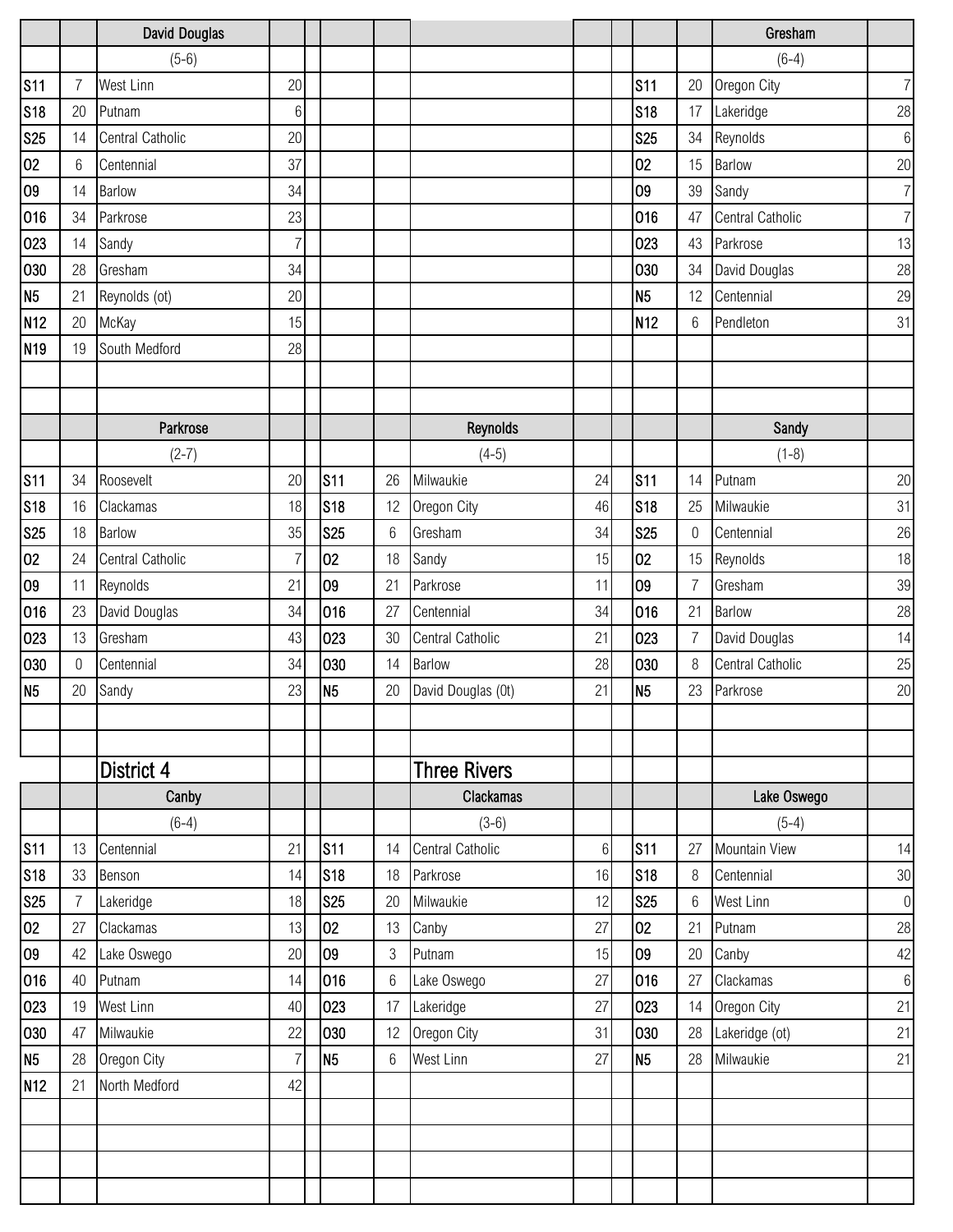|                 |    | Lakeridge          |                 |                 |                | Milwaukie             |                 |                 |                | <b>Oregon City</b> |                  |
|-----------------|----|--------------------|-----------------|-----------------|----------------|-----------------------|-----------------|-----------------|----------------|--------------------|------------------|
|                 |    | $(7-3)$            |                 |                 |                | $(1-8)$               |                 |                 |                | $(5-5)$            |                  |
| S <sub>11</sub> | 33 | Franklin           | $\overline{0}$  | <b>S11</b>      | 24             | Reynolds              | 26              | <b>S11</b>      | $\overline{7}$ | Gresham            | 20               |
| <b>S18</b>      | 28 | Gresham            | 17              | <b>S18</b>      | 31             | Sandy                 | 25              | <b>S18</b>      | 46             | Reynolds           | 12               |
| <b>S25</b>      | 18 | Canby              | 7               | <b>S25</b>      | 12             | Clackamas             | 20              | <b>S25</b>      | 24             | Putnam             | 21               |
| 02              | 16 | West Linn          | 18              | 02              | 8              | Oregon City           | 29              | 02              | 29             | Milwaukie          | $\,8\,$          |
| 09              | 34 | Oregon City        | 14              | 09              | 6              | West Linn             | 38              | 09              | 14             | Lakeridge          | 34               |
| 016             | 43 | Milwaukie          | $\overline{7}$  | 016             | $\overline{7}$ | Lakeridge             | 43              | 016             | 14             | West Linn          | 34               |
| 023             | 27 | Clackamas          | 17              | 023             | 14             | Putnam                | 21              | 023             | 21             | Lake Oswego        | 14               |
| 030             | 21 | Lake Oswego (ot)   | 28              | 030             | 12             | Oregon City           | 31              | 030             | 31             | Clackamas          | 12               |
| N <sub>5</sub>  | 40 | Putnam             | 8               | N <sub>5</sub>  | 21             | Lake Oswego           | 28              | N <sub>5</sub>  | $\overline{7}$ | Canby              | 28               |
| N <sub>12</sub> | 24 | South Medford      | 26              |                 |                |                       |                 | N <sub>12</sub> | $\mathbf 0$    | North Eugene       | 28               |
|                 |    |                    |                 |                 |                |                       |                 |                 |                |                    |                  |
|                 |    | Putnam             |                 |                 |                | <b>Tualatin</b>       |                 |                 |                | <b>West Linn</b>   |                  |
|                 |    | $(4-5)$            |                 |                 |                | $(3-6)$               |                 |                 |                | $(10-2)$           |                  |
| <b>S11</b>      | 20 | Sandy              | 14              | <b>S11</b>      | 18             | Woodland (WA)         | 7               | <b>S11</b>      | 20             | David Douglas      | $\overline{7}$   |
| <b>S18</b>      | 6  | David Douglas      | 20              | S <sub>18</sub> | 0              | Sherwood              | 27              | <b>S18</b>      | 37             | <b>Barlow</b>      | $\overline{7}$   |
| <b>S25</b>      | 21 | Oregon City        | 24              | <b>S25</b>      | 20             | Newport               | 35              | <b>S25</b>      | 0              | Lake Oswego        | $6\,$            |
| 02              | 28 | Lake Oswego        | 21              | 02              | 13             | Cottage Grove         | 28              | 02              | 18             | Lakeridge          | 16               |
| 09              | 15 | Clackamas          | 3               | 09              | 28             | Yamhill-Carlton       | $6\phantom{.}6$ | 09              | 38             | Milwaukie          | $6\,$            |
| 016             | 14 | Canby              | 40              | 016             | $\overline{7}$ | Taft                  | 25              | 016             | 34             | Oregon City        | 14               |
| 023             | 21 | Milwaukie          | 14              | 023             | $\overline{7}$ | St. Helens            | 35              | 023             | 40             | Canby              | 19               |
| 030             | 8  | West Linn          | 26              | 030             | 21             | Toledo                | $\Omega$        | 030             | 26             | Putnam             | $\,8\,$          |
| N <sub>5</sub>  | 8  | Lakeridge          | 40              | N5              | 26             | Philomath             | 32              | N <sub>5</sub>  | 27             | Clackamas          | $6\,$            |
|                 |    |                    |                 |                 |                |                       |                 | N <sub>12</sub> | 35             | Churchill          | $\boldsymbol{0}$ |
|                 |    |                    |                 |                 |                | Indenpent             |                 | N <sub>19</sub> | 24             | La Grande          | $\overline{0}$   |
|                 |    |                    |                 |                 |                |                       |                 | <b>N26</b>      | 8              | Beaverton          | 31               |
|                 |    |                    |                 |                 |                |                       |                 |                 |                |                    |                  |
|                 |    |                    |                 |                 |                | District 5 Midwestern |                 |                 |                |                    |                  |
|                 |    | Churchill          |                 |                 |                | Marshfield            |                 |                 |                | North Bend         |                  |
|                 |    | $(4-6)$            |                 |                 |                | $(13-1)$              |                 |                 |                | $(1-8)$            |                  |
| <b>S11</b>      | 6  | Marshfield         | 51              | <b>S11</b>      | 51             | Churchill             | 6               | <b>S11</b>      | $\mathbf 0$    | Springfield        | 30               |
| <b>S18</b>      | 27 | Springfield        | $6\phantom{.}6$ | <b>S18</b>      | 40             | Sheldon               | 29              | <b>S18</b>      | 6              | Willamette         | 40               |
| <b>S25</b>      | 26 | Willamette         | 48              | <b>S25</b>      | 41             | South Eugene          | 21              | <b>S25</b>      | 0              | North Eugene       | 31               |
| 02              | 7  | North Eugene       | 30              | 02              | 35             | Springfield           | $6\,$           | 02              | 13             | Ashland            | 34               |
| 09              | 12 | <b>Grants Pass</b> | 35              | 09              | 35             | Willamette            | 32              | 09              | 18             | Thurston           | 28               |
| 016             | 10 | Thurston           | $\overline{0}$  | 016             | 20             | North Eugene          | 28              | 016             | 18             | South Eugene       | 41               |
| 023             | 28 | North Bend         | 22              | 023             | 40             | Eagle Point           | 21              | 023             | 22             | Churchill          | 28               |
| 030             | 41 | South Eugene       | $\overline{7}$  | 030             | 13             | Thurston              | 12              | 030             | 21             | Sheldon            | 19               |
| N <sub>5</sub>  | 28 | Sheldon (ot)       | 35              | N <sub>5</sub>  | 35             | North Bend            | 15              | N <sub>5</sub>  | 15             | Marshfield         | 35               |
| N <sub>12</sub> | 0  | West Linn          | 35              | N <sub>12</sub> | 33             | Newberg               | $\overline{0}$  |                 |                |                    |                  |
|                 |    |                    |                 | N <sub>19</sub> | 19             | Bend                  | $6\,$           |                 |                |                    |                  |
|                 |    |                    |                 | N26             | 32             | South Medford         | $\overline{7}$  |                 |                |                    |                  |
|                 |    |                    |                 | D <sub>4</sub>  | 14             | Tigard                | 6               |                 |                |                    |                  |
|                 |    |                    |                 | D11             | 36             | Ashland               | 21              |                 |                |                    |                  |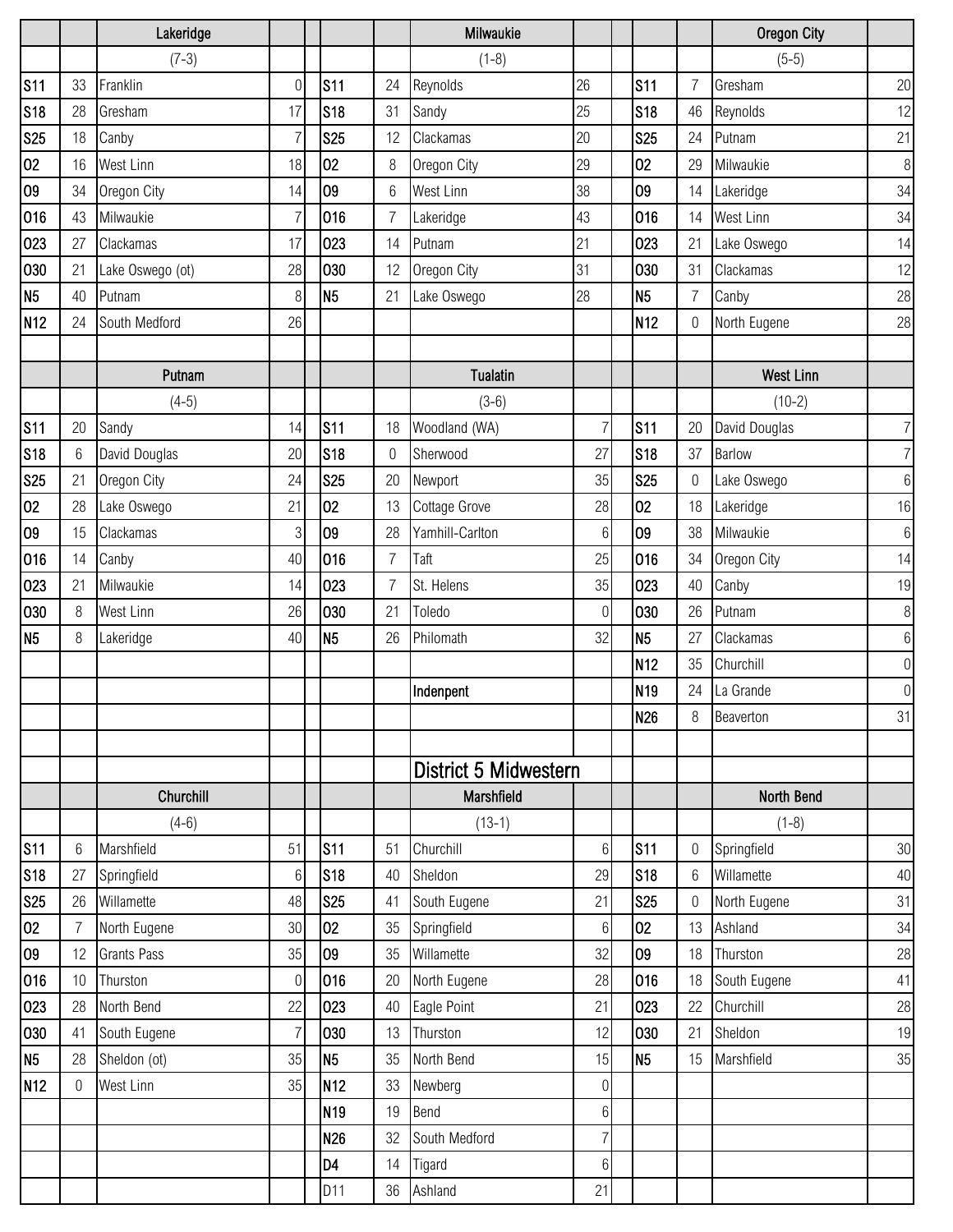|                 |                | North Eugene       |                 |                |                | Sheldon                    |                  |                 |                  | South Eugene       |                |
|-----------------|----------------|--------------------|-----------------|----------------|----------------|----------------------------|------------------|-----------------|------------------|--------------------|----------------|
|                 |                | $(11-1)$           |                 |                |                | $(2-7)$                    |                  |                 |                  | $(4-5)$            |                |
| S <sub>11</sub> | 38             | Redmond            | 12              | <b>S11</b>     | 14             | South Eugene               | 15               | <b>S11</b>      | 15               | Sheldon            | 14             |
| <b>S18</b>      | 28             | Thurston           | $6\phantom{.}6$ | <b>S18</b>     | 29             | Marshfield                 | 40               | <b>S18</b>      | $\overline{7}$   | Bend               | 26             |
| <b>S25</b>      | 31             | North Bend         | $\mathbf 0$     | <b>S25</b>     | $\overline{7}$ | Springfield                | 12               | <b>S25</b>      | 21               | Marshfield         | 41             |
| 02              | 30             | Churchill          |                 | 02             | 14             | Willamette                 | 34               | 02              | $\boldsymbol{9}$ | Thurston           | $\overline{0}$ |
| 09              | 24             | Sheldon            | 21              | 09             | 21             | North Eugene               | 24               | 09              | 21               | Springfield (ot)   | 20             |
| 016             | 28             | Marshfield         | 20              | 016            | 20             | Crater                     | 30               | 016             | 41               | North Bend         | 18             |
| 023             | 25             | Springfield        | 12              | 023            | 37             | Thurston                   | 3                | 023             | 27               | Willamette         | 41             |
| 030             | 40             | Willamette         | 18              | 030            | 19             | North Bend                 | 21               | 030             | $\overline{7}$   | Churchill          | 41             |
| N <sub>5</sub>  | 28             | South Eugene       | 12              | N <sub>5</sub> | 35             | Churchill (ot)             | 28               | N <sub>5</sub>  | 12               | North Eugene       | 28             |
| N <sub>12</sub> | 28             | Oregon City        | $\mathbf 0$     |                |                |                            |                  |                 |                  |                    |                |
| N <sub>19</sub> | 28             | Pendleton          | 21              |                |                |                            |                  |                 |                  |                    |                |
| N <sub>26</sub> | $\overline{7}$ | Ashland            | 24              |                |                |                            |                  |                 |                  |                    |                |
|                 |                |                    |                 |                |                |                            |                  |                 |                  |                    |                |
|                 |                | Springfield        |                 |                |                | Thurston                   |                  |                 |                  | Willamette         |                |
|                 |                | $(2-7)$            |                 |                |                | $(3-6)$                    |                  |                 |                  | $(8-3)$            |                |
| <b>S11</b>      | 30             | North Bend         | $\overline{0}$  | <b>S11</b>     | 6              | Willamette                 | 42               | <b>S11</b>      | 42               | Thurston           | 6              |
| <b>S18</b>      | 6              | Churchill          | 27              | <b>S18</b>     | 6              | North Eugene               | 28               | <b>S18</b>      | 40               | North Bend         | $\,6\,$        |
| <b>S25</b>      | 12             | Sheldon            | $\overline{7}$  | <b>S25</b>     | 3              | Mazama                     | $\Omega$         | <b>S25</b>      | 48               | Churchill          | 26             |
| 02              | 6              | Marshfield         | 35              | 02             | 0              | South Eugene               | $\boldsymbol{9}$ | 02              | 34               | Sheldon            | 14             |
| 09              | 20             | South Eugene (ot)  | 21              | 09             | 28             | North Bend                 | 18               | 09              | 32               | Marshfield         | $35\,$         |
| 016             | 0              | Willamette         | 34              | 016            | 0              | Churchill                  | 10               | 016             | 34               | Springfield        | $\overline{0}$ |
| 023             | 12             | North Eugene       | 25              | 023            | 3              | Sheldon                    | 37               | 023             | 41               | South Eugene       | 27             |
| 030             | 7              | Roseburg           | 26              | 030            | 12             | Marshfield                 | 13               | 030             | 18               | North Eugene       | 40             |
| N <sub>5</sub>  | 7              | Thurston           | 10              | N <sub>5</sub> | 10             | Springfield                | 7                | N <sub>5</sub>  | 48               | North Medford      | 21             |
|                 |                |                    |                 |                |                |                            |                  | N <sub>12</sub> | 29               | Sunset             | 18             |
|                 |                |                    |                 |                |                |                            |                  | N <sub>19</sub> | 38               | Centennial         | 43             |
|                 |                |                    |                 |                |                | District 6 Southern Oregon |                  |                 |                  |                    |                |
|                 |                | Ashland            |                 |                |                | Crater                     |                  |                 |                  | Eagle Point        |                |
|                 |                | $(13-1)$           |                 |                |                | $(3-6)$                    |                  |                 |                  | $(0-9)$            |                |
| <b>S11</b>      | 59             | Eagle Point        | 12              | <b>S11</b>     | 7              | Roseburg                   | 28               | <b>S11</b>      | 12               | Ashland            | 59             |
| S <sub>18</sub> | 14             | Roseburg           | $\overline{7}$  | <b>S18</b>     | 0              | Mazama                     | 20               | <b>S18</b>      | $\overline{7}$   | <b>Grants Pass</b> | 39             |
| <b>S25</b>      | 9              | South Medford      | 7               | <b>S25</b>     | 13             | Eagle Point                | 7                | <b>S25</b>      | $\overline{7}$   | Crater             | 13             |
| 02              | 34             | North Bend         | 13              | 02             | 0              | North Medford              | 21               | 02              | $\overline{7}$   | Klamath Union      | 29             |
| 09              | 41             | Crater             | $\overline{7}$  | 09             | $\overline{7}$ | Ashland                    | 41               | 09              | $\overline{7}$   | South Medford      | 33             |
| 016             | 35             | North Medford      | 21              | 016            | 30             | Sheldon                    | 20               | 016             | 19               | Roseburg           | 56             |
| 023             | 28             | Mazama             | $6\phantom{.}6$ | 023            | 20             | Klamath Union              | 14               | 023             | 21               | Marshfield         | 40             |
| 030             | 14             | <b>Grants Pass</b> | 13              | 030            | 0              | South Medford              | 7                | 030             | 0                | North Medford      | 49             |
| N <sub>5</sub>  | 56             | Klamath Union      | 12              | N <sub>5</sub> | $\mathbf 0$    | <b>Grants Pass</b>         | 34               | N <sub>5</sub>  | 12               | Mazama             | 28             |
| N <sub>12</sub> | 36             | Glencoe            | $\overline{7}$  |                |                |                            |                  |                 |                  |                    |                |
| N <sub>19</sub> | 47             | North Salem        | 13              |                |                |                            |                  |                 |                  |                    |                |
| N <sub>26</sub> | 24             | North Eugene       | $\overline{7}$  |                |                |                            |                  |                 |                  |                    |                |
| D <sub>4</sub>  | 21             | Beaverton          | $6\,$           |                |                |                            |                  |                 |                  |                    |                |
| D <sub>11</sub> | 21             | Marshfield         | 36              |                |                |                            |                  |                 |                  |                    |                |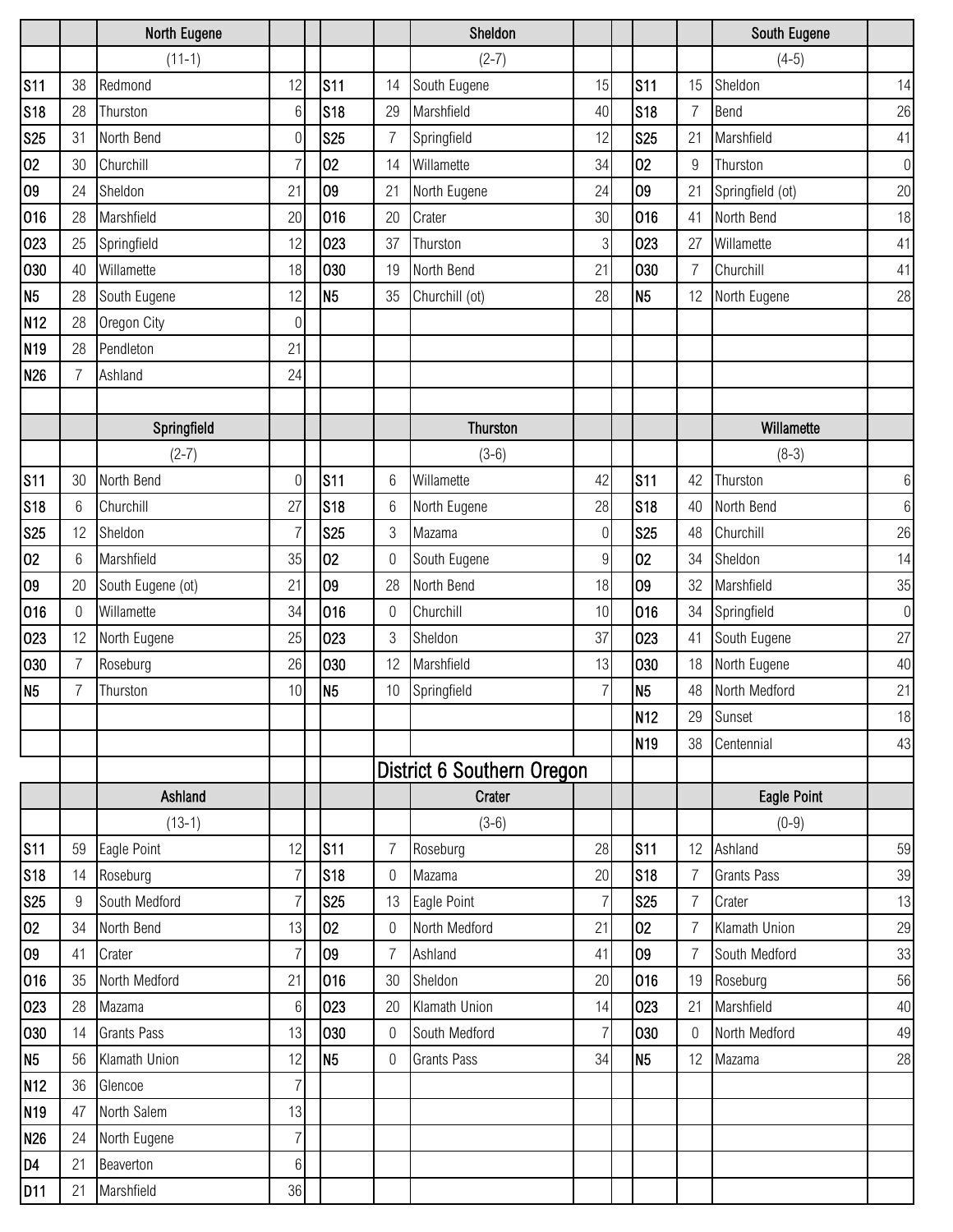|                 |    | <b>Grants Pass</b>   |                 |                 |                | <b>Klamath Union</b> |                 |                 |                  | Mazama              |                  |
|-----------------|----|----------------------|-----------------|-----------------|----------------|----------------------|-----------------|-----------------|------------------|---------------------|------------------|
|                 |    | $(5-4)$              |                 |                 |                | $(3-6)$              |                 |                 |                  | $(3-6)$             |                  |
| <b>S11</b>      | 21 | Klamath Union        | $\overline{0}$  | <b>S11</b>      | 0              | <b>Grants Pass</b>   | 21              | <b>S11</b>      | 20               | North Medford       | 22               |
| <b>S18</b>      | 39 | Eagle Point          | $\overline{7}$  | S <sub>18</sub> | 24             | Redmond              | 22              | <b>S18</b>      | 20               | Crater              | $\boldsymbol{0}$ |
| <b>S25</b>      | 13 | North Medford (ot)   | 14              | <b>S25</b>      | $\overline{2}$ | Roseburg             | 33              | <b>S25</b>      | $\mathbf 0$      | Thurston            | $\overline{3}$   |
| 02              | 7  | Roseburg             | 12              | 02              | 29             | Eagle Point          | 7               | 02              | $\overline{7}$   | South Medford (ot)  | 13               |
| 09              | 35 | Churchill            | 12              | 09              | 6              | North Medford        | 28              | 09              | 27               | Roseburg            | 14               |
| 016             | 14 | Mazama               | $\overline{0}$  | 016             | 24             | South Medford        | 35              | 016             | $\boldsymbol{0}$ | <b>Grants Pass</b>  | 14               |
| 023             | 7  | South medford        | 27              | 023             | 14             | Crater               | 20              | 023             | $6\phantom{.}6$  | Ashland             | 28               |
| 030             | 13 | Ashland              | 14              | 030             | 16             | Mazama               | $6\phantom{.}6$ | 030             | $6\phantom{1}6$  | Klamath Union       | 16               |
| N <sub>5</sub>  | 34 | Crater               | $\mathbf 0$     | N5              | 12             | Ashland              | 56              | N <sub>5</sub>  | 28               | Eagle Point         | 12               |
|                 |    |                      |                 |                 |                |                      |                 |                 |                  |                     |                  |
|                 |    |                      |                 |                 |                |                      |                 |                 |                  |                     |                  |
|                 |    | North Medford        |                 |                 |                | Roseburg             |                 |                 |                  | South Medford       |                  |
|                 |    | $(7-4)$              |                 |                 |                | $(6-4)$              |                 |                 |                  | $(9-3)$             |                  |
| <b>S11</b>      | 22 | Mazama               | 20              | <b>S11</b>      | 28             | Crater               | 7               | <b>S11</b>      | 55               | <b>Crook County</b> | 13               |
| <b>S18</b>      | 34 | South Medford        | 21              | <b>S18</b>      | 7              | Ashland              | 14              | <b>S18</b>      | 21               | North Medford       | 34               |
| <b>S25</b>      | 14 | Grants Pass (ot)     | 13              | <b>S25</b>      | 33             | Klamath Union        | $\overline{2}$  | <b>S25</b>      | $\overline{7}$   | Ashland             | $9\,$            |
| 02              | 21 | Crater               | $\mathbf 0$     | 02              | 12             | <b>Grants Pass</b>   | $\overline{7}$  | 02              | 13               | Mazama (ot)         | $\overline{7}$   |
| 09              | 28 | Klamath Union        | $6\phantom{1}6$ | 09              | 14             | Mazama               | 27              | 09              | 33               | Eagle Point         | $\overline{7}$   |
| 016             | 21 | Ashland              | 35              | 016             | 57             | Eagle Point          | 19              | 016             | 35               | Klamath Union       | 24               |
| 023             | 18 | Roseburg             | 20              | 023             | 20             | North Medford        | 18              | 023             | 27               | <b>Grants Pass</b>  | $\overline{7}$   |
| 030             | 49 | Eagle Point          | $\overline{0}$  | 030             | 26             | Springfield          | 7               | 030             | $\overline{7}$   | Crater              | $\boldsymbol{0}$ |
| N <sub>5</sub>  | 21 | Willamette           | 48              | N <sub>5</sub>  | 6              | South Medford        | 14              | N <sub>5</sub>  | 14               | Roseburg            | $6\,$            |
| N <sub>12</sub> | 42 | Canby                | 21              | N <sub>12</sub> | 6              | Beaverton            | 32              | N <sub>12</sub> | 26               | Lakeridge           | 24               |
| N <sub>19</sub> | 20 | Tigard (ot)          | 28              |                 |                |                      |                 | N <sub>19</sub> | 28               | David Douglas       | 19               |
|                 |    |                      |                 |                 |                |                      |                 | <b>N26</b>      | $\overline{7}$   | Marshfield          | 32               |
|                 |    |                      |                 |                 |                |                      |                 |                 |                  |                     |                  |
|                 |    |                      |                 |                 |                | District 7 IMC       |                 |                 |                  |                     |                  |
|                 |    | Bend                 |                 |                 |                |                      |                 |                 |                  | <b>Crook County</b> |                  |
|                 |    | $(10-1)$             |                 |                 |                |                      |                 |                 |                  | $(3-6)$             |                  |
| <b>S11</b>      | 28 | <b>Barlow</b>        | $\overline{7}$  |                 |                |                      |                 | <b>S11</b>      | 13               | South Medford       | 55               |
| <b>S18</b>      | 26 | South Eugene         | $\overline{7}$  |                 |                |                      |                 | <b>S18</b>      | 21               | Madras              | $\overline{7}$   |
| <b>S25</b>      | 36 | *Columbia River (WA) | 35              |                 |                |                      |                 | <b>S25</b>      | 10               | Hermiston           | $\,6\,$          |
| 02              | 35 | <b>Crook County</b>  | $\overline{7}$  |                 |                |                      |                 | 02              | $\overline{7}$   | Bend                | 35               |
| $\overline{09}$ | 27 | Pendleton            | 20              |                 |                |                      |                 | 09              | 34               | Phoenix             | $\, 8$           |
| 016             | 30 | La Grande            | 24              |                 |                |                      |                 | 016             | 14               | Pendleton           | 34               |
| 023             | 39 | Hermiston            | 23              |                 |                |                      |                 | 023             | 28               | Redmond             | 64               |
| 030             | 42 | Redmond              | 6               |                 |                |                      |                 | 030             | 13               | Mountain View       | 24               |
| N <sub>5</sub>  | 28 | <b>Mountain View</b> | $6\phantom{.}6$ |                 |                |                      |                 | N <sub>5</sub>  | $\mathfrak{Z}$   | La Grande           | 18               |
| N <sub>12</sub> | 34 | Benson               | $\overline{0}$  |                 |                |                      |                 |                 |                  |                     |                  |
| N <sub>19</sub> | 6  | Marshfield           | 19              |                 |                |                      |                 |                 |                  |                     |                  |
|                 |    | *overtime            |                 |                 |                |                      |                 |                 |                  |                     |                  |
|                 |    |                      |                 |                 |                |                      |                 |                 |                  |                     |                  |
|                 |    |                      |                 |                 |                |                      |                 |                 |                  |                     |                  |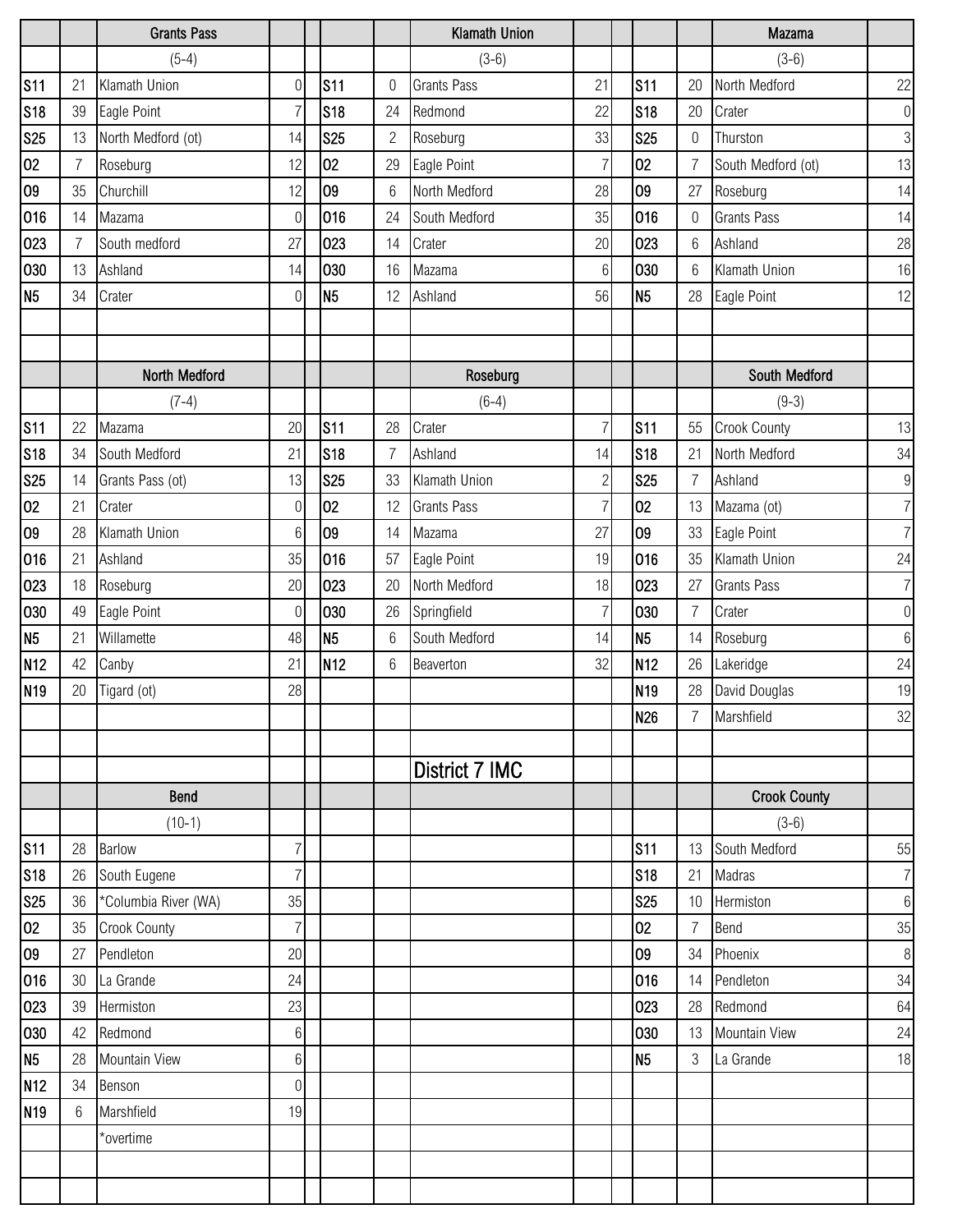|                 |                | Hermiston                |                  |                 |                  | La Grande                |            |                |                | <b>Mountain View</b>   |       |
|-----------------|----------------|--------------------------|------------------|-----------------|------------------|--------------------------|------------|----------------|----------------|------------------------|-------|
|                 |                | $(5-4)$                  |                  |                 |                  | $(4-6)$                  |            |                |                | $(5-4)$                |       |
| <b>S11</b>      | 41             | McLoughlin               | $\overline{0}$   | <b>S11</b>      | 16               | Kuna (ID)                | 20         | <b>S11</b>     | 14             | Lake Oswego            | 27    |
| <b>S18</b>      | 24             | <b>Hood River Valley</b> | 21               | <b>S18</b>      | 8                | Clarkston (ID)           | 22         | <b>S18</b>     | 35             | The Dalles             | 28    |
| <b>S25</b>      | 6              | Crook County             | 10               | <b>S25</b>      | 39               | Mountain View            | 34         | <b>S25</b>     | 34             | La Grande              | 39    |
| 02              | 14             | Mountain View            | 27               | 02              | 18               | Redmond                  | 12         | 02             | 27             | Hermiston              | 14    |
| 09              | 28             | La Grande                | $6\phantom{.}6$  | 09              | 6                | Hermiston                | 26         | 09             | 39             | Redmond                | 29    |
| 016             | 26             | Redmond                  | 14               | 016             | 24               | Bend                     | 30         | 016            | 28             | Roosevelt (WA)         | 17    |
| 023             | 23             | Bend                     | 39               | 023             | 0                | Pendleton                | 42         | 023            | 14             | Pendleton              | 42    |
| 030             | 32             | Walla Walla (WA)         | 13               | 030             | 18               | Crook County             | $\sqrt{3}$ | 030            | 24             | <b>Crook County</b>    | 13    |
| N <sub>5</sub>  | 6              | Pendleton                | 14               | N <sub>5</sub>  | 23               | Marshall                 | 14         | N <sub>5</sub> | $6\,$          | Bend                   | 28    |
|                 |                |                          |                  | N <sub>12</sub> | $\boldsymbol{0}$ | West Linn                | 24         |                |                |                        |       |
|                 |                |                          |                  |                 |                  |                          |            |                |                |                        |       |
|                 |                |                          |                  |                 |                  |                          |            |                |                |                        |       |
|                 |                | Pendleton                |                  |                 |                  |                          |            |                |                | Redmond                |       |
|                 |                | $(9-2)$                  |                  |                 |                  |                          |            |                |                | $(1-8)$                |       |
| <b>S11</b>      | 35             | <b>Hood River Valley</b> | 32               |                 |                  |                          |            | <b>S11</b>     | 12             | North Eugene           | 38    |
| <b>S18</b>      | 34             | Evergreen (WA)           | 27               |                 |                  |                          |            | <b>S18</b>     | 22             | Klamath Union          | 24    |
| <b>S25</b>      | 42             | Redmond                  | $6\,$            |                 |                  |                          |            | <b>S25</b>     | 6              | Pendleton              | 42    |
| 02              | 40             | Lewiston (ID)            | 35               |                 |                  |                          |            | 02             | 12             | La Grande              | 18    |
| 09              | 20             | Bend                     | 27               |                 |                  |                          |            | 09             | 29             | Mountain View          | 39    |
| 016             | 34             | <b>Crook County</b>      | 14               |                 |                  |                          |            | 016            | 14             | Hermiston              | 26    |
| 023             | 42             | Mountain View            | 14               |                 |                  |                          |            | 023            | 64             | <b>Crook County</b>    | 28    |
| 030             | 20             | La Grande                | $\overline{0}$   |                 |                  |                          |            | 030            | $6\,$          | Bend                   | 42    |
| N <sub>5</sub>  | 14             | Hermiston                | $6\,$            |                 |                  |                          |            | N <sub>5</sub> | $6\,$          | Kamiakin (WA)          | 42    |
| N <sub>12</sub> | 31             | Gresham                  | 6                |                 |                  |                          |            |                |                |                        |       |
| N <sub>19</sub> | 21             | North Eugene             | 28               |                 |                  |                          |            |                |                |                        |       |
|                 |                |                          |                  |                 |                  |                          |            |                |                |                        |       |
|                 |                |                          |                  |                 |                  |                          |            |                |                |                        |       |
|                 |                |                          |                  |                 |                  | <b>District 8 Valley</b> |            |                |                |                        |       |
|                 |                | Corvallis                |                  |                 |                  |                          |            |                |                | <b>Crescent Valley</b> |       |
|                 |                | $(6-4)$                  |                  |                 |                  |                          |            |                |                | $(1-8)$                |       |
| <b>S11</b>      | 0              | McKay                    | 39               |                 |                  |                          |            | <b>S11</b>     | 7              | South Salem            | 28    |
| <b>S18</b>      | 14             | McNary                   | $\overline{7}$   |                 |                  |                          |            | <b>S18</b>     | $\overline{7}$ | McKay                  | 36    |
| <b>S25</b>      | 21             | South Albany             | 14               |                 |                  |                          |            | <b>S25</b>     | 10             | West Albany            | $6\,$ |
| 02              | 6              | North Salem              | 26               |                 |                  |                          |            | 02             | 14             | Sprague                | 33    |
| 09              | 14             | South Salem              | 28               |                 |                  |                          |            | 09             | 15             | Lebanon                | 48    |
| 016             | 30             | <b>Crescent Valley</b>   | 19               |                 |                  |                          |            | 016            | 22             | McNary                 | 42    |
| 023             | 18             | West Albany              | $\boldsymbol{0}$ |                 |                  |                          |            | 023            | $6\,$          | South Albany           | 28    |
| 030             | 32             | Sprague                  | $\boldsymbol{0}$ |                 |                  |                          |            | 030            | $\overline{0}$ | North Salem            | 47    |
| N <sub>5</sub>  | 15             | Lebanon                  | $\overline{2}$   |                 |                  |                          |            | N <sub>5</sub> |                |                        |       |
| N <sub>12</sub> | $\overline{7}$ | Centennial               | 21               |                 |                  |                          |            |                |                |                        |       |
|                 |                |                          |                  |                 |                  |                          |            |                |                |                        |       |
|                 |                |                          |                  |                 |                  |                          |            |                |                |                        |       |
|                 |                |                          |                  |                 |                  |                          |            |                |                |                        |       |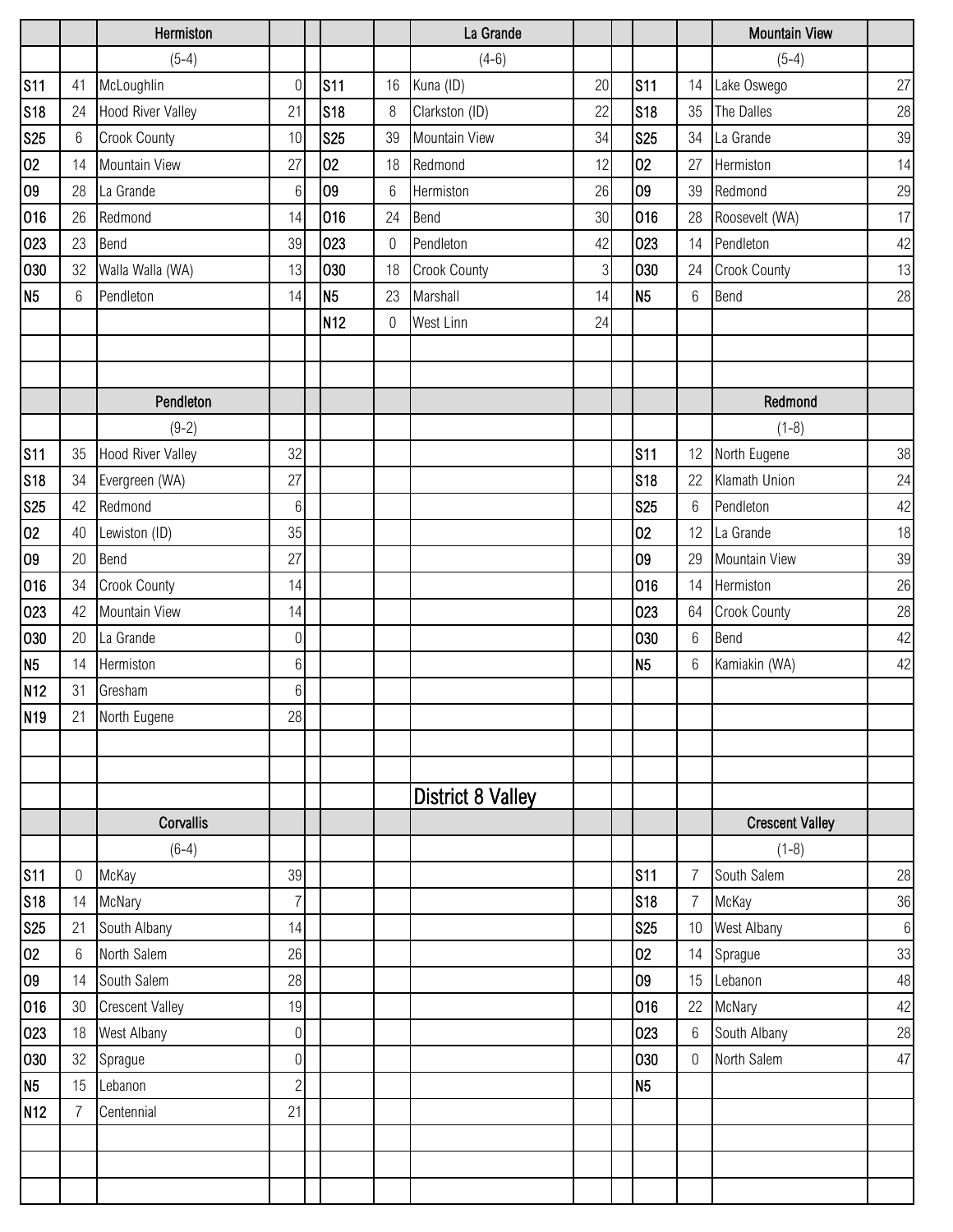|                 |                | Lebanon                |                 |                 |             | <b>McKay</b>           |                  |                 |                  | <b>McNary</b>          |                  |
|-----------------|----------------|------------------------|-----------------|-----------------|-------------|------------------------|------------------|-----------------|------------------|------------------------|------------------|
|                 |                | $(6-3)$                |                 |                 |             | $(9-1)$                |                  |                 |                  | $(3-6)$                |                  |
| <b>S11</b>      | 49             | McNary                 | 21              | <b>S11</b>      | 39          | Corvallis              | $\boldsymbol{0}$ | <b>S11</b>      | 21               | Lebanon                | 49               |
| <b>S18</b>      | 41             | South Albany           | $\overline{0}$  | <b>S18</b>      | 36          | <b>Crescent Valley</b> | 7                | <b>S18</b>      | $\overline{7}$   | Corvallis              | 14               |
| <b>S25</b>      | 25             | North Salem            | 26              | <b>S25</b>      | 28          | McNary                 | 14               | <b>S25</b>      | 14               | McKay                  | 28               |
| 02              | 27             | South Salem            | 0               | 02              | 20          | West Albany            | 0                | 02              | 18               | South Albany           | $\,6\,$          |
| 09              | 48             | <b>Crescent Valley</b> | 15              | 09              | 48          | South Albany           | 14               | 09              | $\mathbf 0$      | North Salem            | $32\,$           |
| 016             | 28             | West Albany            | $\mathbf 0$     | 016             | 36          | Sprague                | 14               | 016             | $\overline{0}$   | South Salem            | $\overline{7}$   |
| 023             | 31             | Sprague                | 12              | 023             | 22          | North Salem            | $8\,$            | 023             | 42               | <b>Crescent Valley</b> | 22               |
| 030             | $\overline{7}$ | McKay                  | 14              | 030             | 14          | Lebanon                | $\overline{7}$   | 030             | 13               | West Albany            | $\mathbf 0$      |
| N <sub>5</sub>  | $\overline{2}$ | Corvallis              | 15              | N <sub>5</sub>  | 21          | South Salem            | 14               | N <sub>5</sub>  | 26               | Sprague                | 28               |
|                 |                |                        |                 | N <sub>12</sub> | 15          | David Douglas          | 20               |                 |                  |                        |                  |
|                 |                |                        |                 |                 |             |                        |                  |                 |                  |                        |                  |
|                 |                |                        |                 |                 |             |                        |                  |                 |                  |                        |                  |
|                 |                | North Salem            |                 |                 |             | South Albany           |                  |                 |                  | South Salem            |                  |
|                 |                | $(8-3)$                |                 |                 |             | $(3-6)$                |                  |                 |                  | $(6-4)$                |                  |
| <b>S11</b>      | 47             | West Albany            | 13              | <b>S11</b>      | 28          | Sprague                | 34               | <b>S11</b>      | 28               | <b>Crescent Valley</b> | $\overline{7}$   |
| <b>S18</b>      | 47             | Sprague                | 21              | <b>S18</b>      | $\mathbf 0$ | Lebanon                | 41               | <b>S18</b>      | 12               | West Albany            | $\boldsymbol{0}$ |
| <b>S25</b>      | 26             | Lebanon                | 25              | <b>S25</b>      | 14          | Corvallis              | 21               | <b>S25</b>      | 20               | Sprague                | $6\,$            |
| 02              | 26             | Corvallis              | $6\phantom{.}6$ | 02              | 6           | McNary                 | 18               | 02              | $\mathbf 0$      | Lebanon                | 27               |
| 09              | 32             | McNary                 | $\overline{0}$  | 09              | 14          | McKay                  | 48               | 09              | 28               | Corvallis              | 14               |
| 016             | 20             | South Albany           | 13              | 016             | 13          | North Salem            | 20               | 016             | $\overline{7}$   | McNary                 | $\boldsymbol{0}$ |
| 023             | 8              | McKay                  | 22              | 023             | 14          | South Salem            | $6\,$            | 023             | $6\phantom{1}6$  | South Albany           | 14               |
| 030             | 6              | South Salem            | 20              | 030             | 28          | <b>Crescent Valley</b> | 6                | 030             | 20               | North Salem            | $6\,$            |
| N <sub>5</sub>  | 47             | <b>Crescent Valley</b> | $\overline{0}$  | N <sub>5</sub>  | 26          | West Albany            | 13               | N <sub>5</sub>  | 14               | McKay                  | 21               |
| N <sub>12</sub> | 23             | Wilson                 | 14              |                 |             |                        |                  | N <sub>12</sub> | 21               | <b>Barlow</b>          | 22               |
| N <sub>19</sub> | 13             | Ashland                | 47              |                 |             |                        |                  |                 |                  |                        |                  |
|                 |                |                        |                 |                 |             |                        |                  |                 |                  |                        |                  |
|                 |                | Sprague                |                 |                 |             |                        |                  |                 |                  | <b>West Albany</b>     |                  |
|                 |                | $(4-5)$                |                 |                 |             |                        |                  |                 |                  | $(0-9)$                |                  |
| <b>S11</b>      | 34             | South Albany           | 28              |                 |             |                        |                  | <b>S11</b>      | 13               | North Salem            | 47               |
| <b>S18</b>      | 21             | North Salem            | 47              |                 |             |                        |                  | <b>S18</b>      | $\overline{0}$   | South Salem            | 12               |
| <b>S25</b>      | 6              | South Salem            | 20              |                 |             |                        |                  | <b>S25</b>      | $6\,$            | <b>Crescent Valley</b> | 10               |
| 02              | 33             | <b>Crescent Valley</b> | 14              |                 |             |                        |                  | 02              | $\mathbf 0$      | McKay                  | 20               |
| 09              | 27             | West Albany            | 14              |                 |             |                        |                  | 09              | 14               | Sprague                | 27               |
| 016             | 14             | McKay                  | 36              |                 |             |                        |                  | 016             | 0                | Lebanon                | 28               |
| 023             | 12             | Lebanon                | 31              |                 |             |                        |                  | 023             | $\boldsymbol{0}$ | Corvallis              | 18               |
| 030             | $\Omega$       | Corvallis              | 32              |                 |             |                        |                  | 030             | $\boldsymbol{0}$ | McNary                 | 13               |
| N <sub>5</sub>  | 28             | McNary                 | 26              |                 |             |                        |                  | N <sub>5</sub>  | 13               | South Albany           | 26               |
|                 |                |                        |                 |                 |             |                        |                  |                 |                  |                        |                  |
|                 |                |                        |                 |                 |             |                        |                  |                 |                  |                        |                  |
|                 |                |                        |                 |                 |             |                        |                  |                 |                  |                        |                  |
|                 |                |                        |                 |                 |             |                        |                  |                 |                  |                        |                  |
|                 |                |                        |                 |                 |             |                        |                  |                 |                  |                        |                  |
|                 |                |                        |                 |                 |             |                        |                  |                 |                  |                        |                  |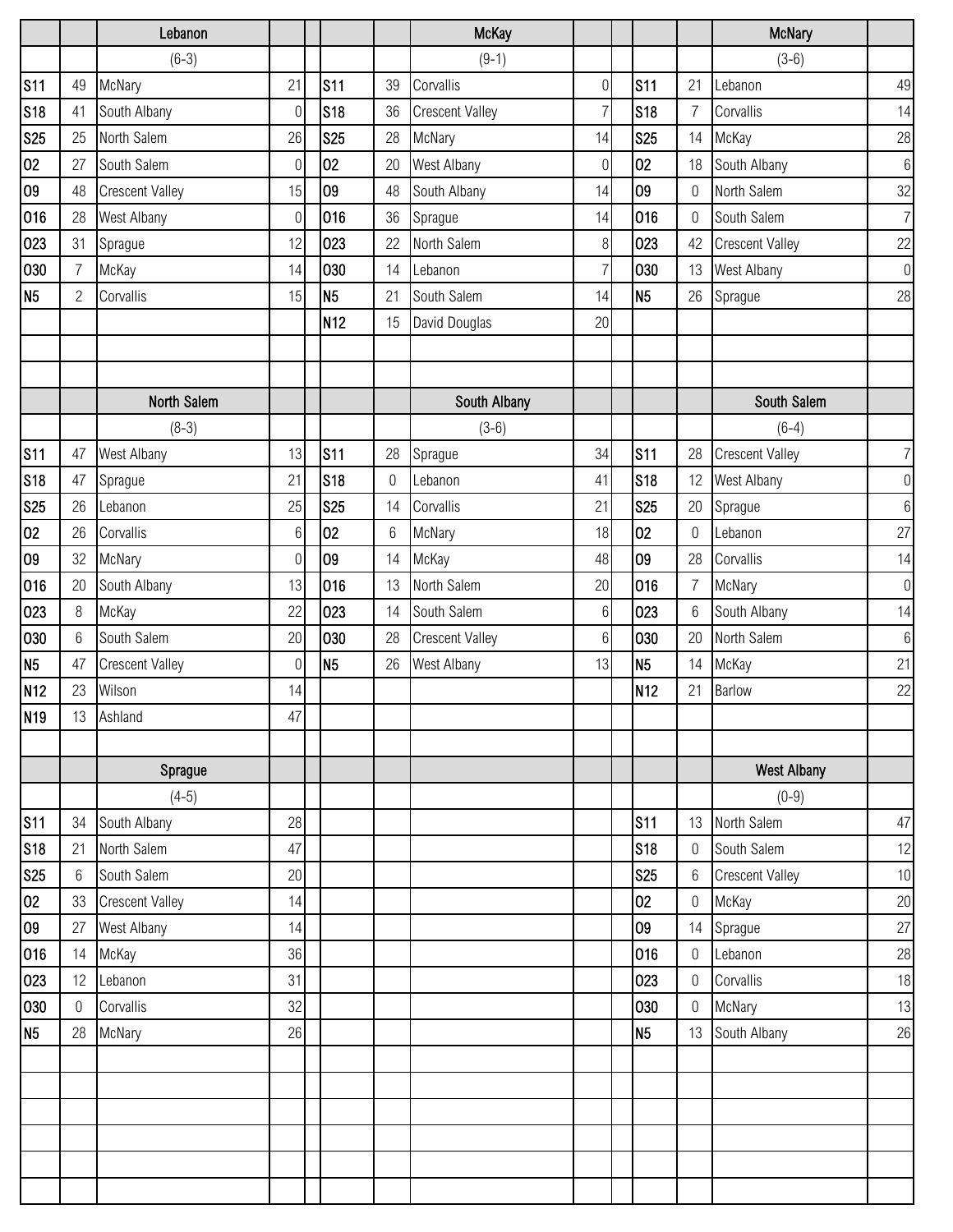|                 |                | 1992 Class 3A Football Schedules and Scores |                  |    |                 |    |               |                |                |                  |                       |                |
|-----------------|----------------|---------------------------------------------|------------------|----|-----------------|----|---------------|----------------|----------------|------------------|-----------------------|----------------|
|                 |                | District 1                                  |                  |    |                 |    | Cowapa League |                |                |                  |                       |                |
|                 |                | Astoria                                     |                  |    |                 |    |               |                |                |                  | Clatskanie            |                |
|                 |                | $(1-8)$                                     |                  |    |                 |    |               |                |                |                  | $(2-7)$               |                |
| <b>S11</b>      | 13             | Stayton                                     | 15               |    |                 |    |               |                | <b>S11</b>     | 13               | Estacada              | 20             |
| <b>S18</b>      | $\mathbf 0$    | Taft                                        | 21               |    |                 |    |               |                | <b>S18</b>     | 29               | Ridgefield (WA)       | 12             |
| <b>S25</b>      | 15             | Seaside                                     | 35               |    |                 |    |               |                | <b>S25</b>     | 13               | Scappoose             | 14             |
| 02              | 14             | St. Helens                                  | 44               |    |                 |    |               |                | 02             | 13               | Tillamook             | 18             |
| 09              | 28             | Clatskanie                                  | 27               |    |                 |    |               |                | 09             | 27               | Astoria               | 28             |
| 016             | $\mathbf 0$    | Scappoose                                   | 22               |    |                 |    |               |                | 016            | 13               | Rainier               | 20             |
| 023             | 6              | Tillamook                                   | 20               |    |                 |    |               |                | 023            | 14               | Seaside               | $\overline{7}$ |
| 030             | $\overline{7}$ | Gladstone                                   | 14               |    |                 |    |               |                | 030            | $\mathbf 0$      | St. Helens            | 32             |
| N <sub>5</sub>  | 0              | Rainier                                     | 20               |    |                 |    |               |                | N <sub>5</sub> | 16               | <b>Banks</b>          | 22             |
|                 |                |                                             |                  |    |                 |    |               |                |                |                  |                       |                |
|                 |                |                                             |                  |    |                 |    |               |                |                |                  |                       |                |
|                 |                | Rainier                                     |                  |    |                 |    | St. Helens    |                |                |                  | Scappoose             |                |
|                 |                | $(5-5)$                                     |                  |    |                 |    | $(10-3)$      |                |                |                  | $(5-4)$               |                |
| <b>S11</b>      | 7              | Silverton                                   | 19               |    | <b>S11</b>      | 34 | Cascade       | 35             | <b>S11</b>     | 22               | The Dalles            | 45             |
| <b>S18</b>      | 35             | Yamhill-Carlton                             | 14               |    | S <sub>18</sub> | 22 | <b>Dallas</b> | 30             | <b>S18</b>     | 34               | Columbia College (BC) | $6 \,$         |
| <b>S25</b>      | 6              | Hood River Valley                           | 28               |    | <b>S25</b>      | 34 | Tillamook     | 14             | <b>S25</b>     | 14               | Clatskanie            | 13             |
| 02              | 34             | Seaside                                     | $9\,$            |    | 02              | 44 | Astoria       | 14             | 02             | 18               | Estacada              | 13             |
| 09              | $\overline{7}$ | St. Helens                                  | 21               | 09 |                 | 21 | Rainier       | 7              | 09             | 20               | Tillamook             | 14             |
| 016             | 20             | Clatskanie                                  | 13               |    | 016             | 15 | Seaside       | 19             | 016            | 22               | Astoria               | $\overline{0}$ |
| 023             | $\overline{7}$ | Scappoose                                   | 0                |    | 023             | 35 | Tualatin      | 7              | 023            | $\boldsymbol{0}$ | Rainier               | $\overline{7}$ |
| 030             | 0              | Tillamook                                   | 21               |    | 030             | 32 | Clatskanie    | 0              | 030            | $\boldsymbol{0}$ | Seaside               | $\overline{7}$ |
| N <sub>5</sub>  | 20             | Astoria                                     | $\mathbf 0$      | N5 |                 | 21 | Scappoose     | 14             | N <sub>5</sub> | 14               | St. Helens            | 21             |
| N <sub>12</sub> | 7              | Silverton                                   | 21               |    | N <sub>12</sub> | 34 | Newport       | $\overline{7}$ |                |                  |                       |                |
|                 |                |                                             |                  |    | N <sub>19</sub> | 20 | <b>Baker</b>  | 7              |                |                  |                       |                |
|                 |                |                                             |                  |    | N <sub>26</sub> | 42 | Estacada      | 8              |                |                  |                       |                |
|                 |                |                                             |                  |    | D <sub>4</sub>  | 53 | The Dalles    | 7              |                |                  |                       |                |
|                 |                |                                             |                  |    |                 |    |               |                |                |                  |                       |                |
|                 |                | Seaside                                     |                  |    |                 |    |               |                |                |                  | Tillamook             |                |
|                 |                | $(6-3)$                                     |                  |    |                 |    |               |                |                |                  | $(3-5)$               |                |
| <b>S11</b>      | 31             | Amity                                       | $\boldsymbol{0}$ |    |                 |    |               |                | <b>S11</b>     | 12               | Philomath             | 13             |
| <b>S18</b>      | 32             | La Salle                                    | 14               |    |                 |    |               |                | <b>S18</b>     | 12               | Silverton             | 41             |
| <b>S25</b>      | 35             | Astoria                                     | 15               |    |                 |    |               |                | <b>S25</b>     | 14               | St/ Helens            | 34             |
| 02              | 9              | Rainier                                     | 34               |    |                 |    |               |                | 02             | 18               | Clatskanie            | 13             |
| 09              | 6              | Sherwood                                    | 14               |    |                 |    |               |                | 09             | 14               | Scappoose             | 20             |
| 016             | 19             | St. Helens                                  | 15               |    |                 |    |               |                | 016            |                  |                       |                |
| 023             | $\overline{7}$ | Clatskanie                                  | 14               |    |                 |    |               |                | 023            | 20               | Astoria               | $6\,$          |
| 030             | $\overline{7}$ | Scappoose                                   | $\boldsymbol{0}$ |    |                 |    |               |                | 030            | 21               | Rainier               | $\overline{0}$ |
| N <sub>5</sub>  | 15             | Tillamook                                   | $\mathbf 0$      |    |                 |    |               |                | N <sub>5</sub> | $\boldsymbol{0}$ | Seaside               | 15             |
|                 |                |                                             |                  |    |                 |    |               |                |                |                  |                       |                |
|                 |                |                                             |                  |    |                 |    |               |                |                |                  |                       |                |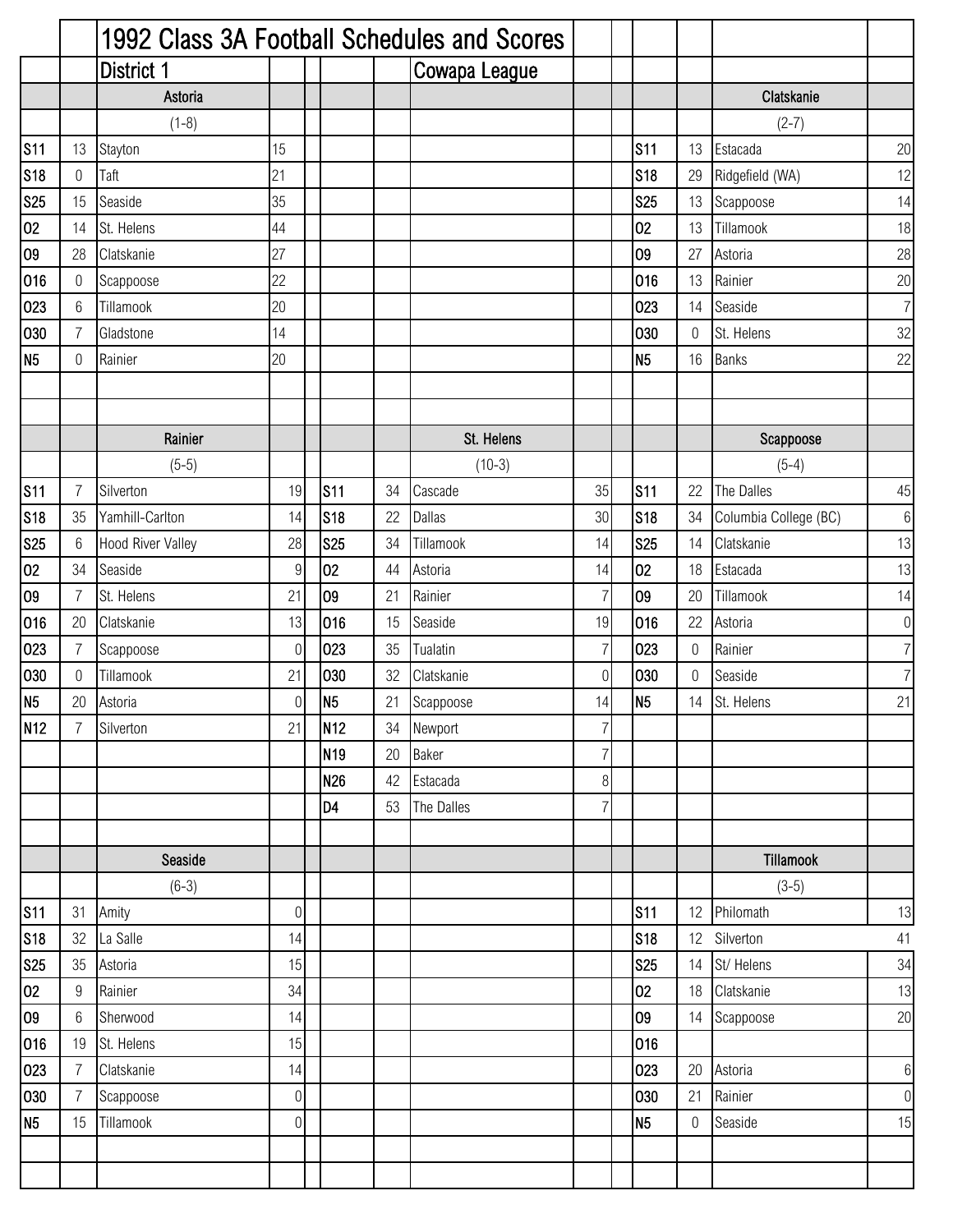|                |    | <b>District 2</b>        |                 |                 |    | <b>Tri-Valley</b> |                |                 |                  |                          |                  |
|----------------|----|--------------------------|-----------------|-----------------|----|-------------------|----------------|-----------------|------------------|--------------------------|------------------|
|                |    | <b>Banks</b>             |                 |                 |    | Estacada          |                |                 |                  | Gladstone                |                  |
|                |    | $(4-5)$                  |                 |                 |    | $(9-3)$           |                |                 |                  | $(4-5)$                  |                  |
| <b>S11</b>     | 36 | Yamhill-Carlton          | 14              | S <sub>11</sub> | 20 | Clatskanie        | 13             | <b>S11</b>      | 28               | Molalla                  | $6\,$            |
| <b>S18</b>     | 14 | Stayton                  | 28              | s <sub>18</sub> | 41 | North Marion      | $6\phantom{1}$ | <b>S18</b>      | 12               | Woodburn                 | $\overline{7}$   |
| <b>S25</b>     | 8  | La Salle                 | $6\phantom{.}6$ | <b>S25</b>      | 14 | The Dalles        | 19             | <b>S25</b>      | 19               | Sherwood                 | 32               |
| 02             | 8  | The Dalles               | 27              | 02              | 13 | Scappoose         | 18             | 02              | 15               | La Salle                 | 14               |
| 09             | 24 | Estacada                 | 33              | 09              | 33 | <b>Banks</b>      | 24             | 09              | 14               | The Dalles               | 28               |
| 016            | 16 | Gladstone                | 14              | 016             | 44 | Hood River Valley | 35             | 016             | 14               | <b>Banks</b>             | 16               |
| 023            | 22 | Sherwood                 | 28              | 023             | 26 | La Salle          | 14             | 023             | 14               | <b>Hood River Valley</b> | 28               |
| 030            | 6  | <b>Hood River Valley</b> | 28              | 030             | 21 | Sherwood          | 20             | 030             | 14               | Astoria                  | $\overline{7}$   |
| N <sub>5</sub> | 22 | Clatskanie               | 16              | N <sub>5</sub>  | 41 | Gladstone         | 10             | N <sub>5</sub>  | 10               | Estacada                 | 41               |
|                |    |                          |                 | N <sub>12</sub> | 28 | Cottage Grove     | 21             |                 |                  |                          |                  |
|                |    |                          |                 | N <sub>19</sub> | 12 | Douglas           | $\overline{7}$ |                 |                  |                          |                  |
|                |    |                          |                 | N <sub>26</sub> | 8  | St. Helens        | 42             |                 |                  |                          |                  |
|                |    |                          |                 |                 |    |                   |                |                 |                  |                          |                  |
|                |    |                          |                 |                 |    |                   |                |                 |                  |                          |                  |
|                |    | <b>Hood River Valley</b> |                 |                 |    |                   |                |                 |                  | La Salle                 |                  |
|                |    | $(5-4)$                  |                 |                 |    |                   |                |                 |                  | $(0-9)$                  |                  |
| <b>S11</b>     | 32 | Pendleton                | 35              |                 |    |                   |                | <b>S11</b>      | 12               | Woodburn                 | 18               |
| <b>S18</b>     | 21 | Hermiston                | 24              |                 |    |                   |                | <b>S18</b>      | 14               | Seaside                  | 32               |
| <b>S25</b>     | 28 | Rainier                  | $6\phantom{.}6$ |                 |    |                   |                | <b>S25</b>      | $6\,$            | <b>Banks</b>             | $\,8\,$          |
| 02             | 12 | Sherwood                 | 42              |                 |    |                   |                | 02              | 14               | Gladstone                | 15               |
| 09             | 34 | La Salle                 | 12              |                 |    |                   |                | 09              | 12               | <b>Hood River Valley</b> | 34               |
| 016            | 35 | Estacada                 | 44              |                 |    |                   |                | 016             | $\boldsymbol{0}$ | Tillamook                | 39               |
| 023            | 28 | Gladstone                | 14              |                 |    |                   |                | 023             | 14               | Estacada                 | 26               |
| 030            | 28 | <b>Banks</b>             | $6 \mid$        |                 |    |                   |                | 030             | $6\overline{6}$  | The Dalles               | 32               |
| N <sub>5</sub> | 20 | The Dalles               | 13              |                 |    |                   |                | N <sub>5</sub>  | 16               | Sherwood                 | 44               |
|                |    |                          |                 |                 |    |                   |                |                 |                  |                          |                  |
|                |    | Sherwood                 |                 |                 |    |                   |                |                 |                  | The Dalles               |                  |
|                |    | $(7-2)$                  |                 |                 |    |                   |                |                 |                  | $(10-3)$                 |                  |
| <b>S11</b>     | 23 | North Marion             | 8               |                 |    |                   |                | <b>S11</b>      | 45               | Scappoose                | 22               |
| <b>S18</b>     | 27 | Tualatin                 | $\overline{0}$  |                 |    |                   |                | <b>S18</b>      | 28               | Mountain View            | 35               |
| <b>S25</b>     | 32 | Gladstone                | 19              |                 |    |                   |                | <b>S25</b>      | 19               | Estacada                 | 14               |
| 02             | 42 | <b>Hood River Valley</b> | 12              |                 |    |                   |                | 02              | 27               | <b>Banks</b>             | $\,8\,$          |
| 09             | 14 | Seaside                  | $6\phantom{a}$  |                 |    |                   |                | 09              | 28               | Gladstone                | 14               |
| 016            | 14 | The Dalles               | 20              |                 |    |                   |                | 016             | 20               | Sherwood                 | 14               |
| 023            | 28 | <b>Banks</b>             | 22              |                 |    |                   |                | 023             | 28               | McLoughlin               | $\boldsymbol{0}$ |
| 030            | 20 | Estacada                 | 21              |                 |    |                   |                | 030             | 32               | La Salle                 | $\,6\,$          |
| N <sub>5</sub> | 44 | La Salle                 | 16              |                 |    |                   |                | <b>N5</b>       | 13               | <b>Hood River Valley</b> | 20               |
|                |    |                          |                 |                 |    |                   |                | N <sub>12</sub> | 25               | <b>Burns</b>             | $\,8\,$          |
|                |    |                          |                 |                 |    |                   |                | N <sub>19</sub> | 26               | North Valley             | $\,6\,$          |
|                |    |                          |                 |                 |    |                   |                | <b>N26</b>      | 25               | Silverton                | 17               |
|                |    |                          |                 |                 |    |                   |                | D <sub>4</sub>  | $\overline{7}$   | St. Helens               | 53               |
|                |    |                          |                 |                 |    |                   |                |                 |                  |                          |                  |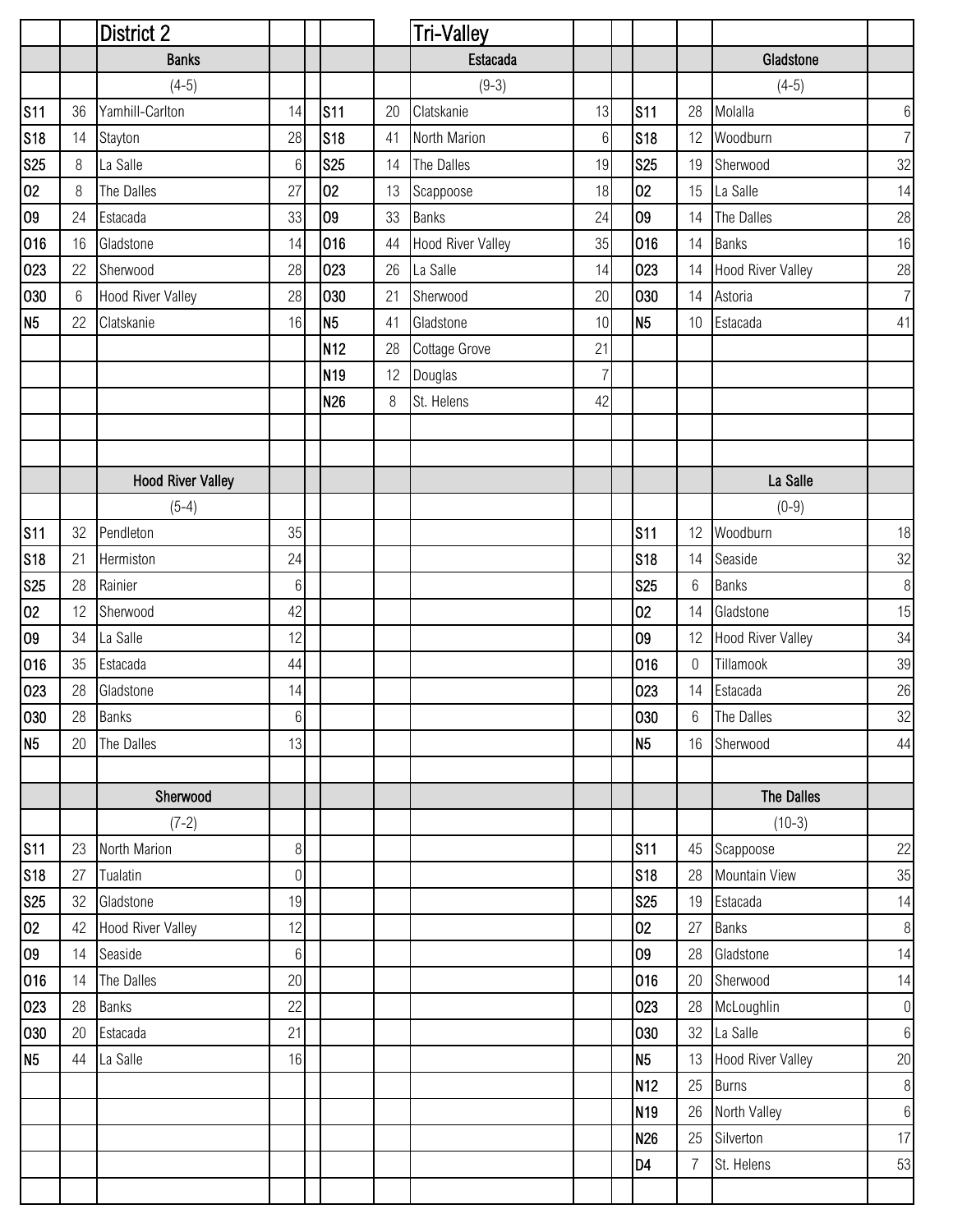|                  |                |                        |                |                          |         | District 3 Far West      |                |                          |                 |                        |                   |
|------------------|----------------|------------------------|----------------|--------------------------|---------|--------------------------|----------------|--------------------------|-----------------|------------------------|-------------------|
|                  |                | Bandon                 |                |                          |         | <b>Brookings-Harbor</b>  |                |                          |                 | Coquille               |                   |
|                  |                | $(8-2)$                |                |                          |         | $(3-6)$                  |                |                          |                 | $(6-3)$                |                   |
| <b>S11</b>       | 75             | Newport                | 27             | <b>S11</b>               | 6       | <b>Illinois Valley</b>   | $\mathbf 0$    | <b>S11</b>               | 48              | <b>Oakland</b>         | $\,6\,$           |
| <b>S18</b>       | 23             | Del Norte (CA)         | 15             | <b>S18</b>               | 7       | Arcata (CA)              | 32             | <b>S18</b>               | 40              | North Douglas          | 16                |
| <b>S25</b>       | 30             | Siuslaw                | 20             | <b>S25</b>               | 6       | Douglas                  | 36             | <b>S25</b>               | 12              | Reedsport              | 21                |
| 02               | 54             | Brookings-Harbor       | $6\,$          | 02                       | 6       | Bandon                   | 54             | 02                       | 37              | <b>Gold Beach</b>      | $6\,$             |
| 09               | 48             | Gold Beach             | $\mathbf 0$    | 09                       | 12      | Siuslaw                  | 24             | 09                       | 28              | Myrtle Point           | $\, 8$            |
| 016              | $30\,$         | Douglas                | 34             | 016                      | 28      | Gold Beach               | $6\,$          | 016                      | 16              | Siuslaw                | $6\,$             |
| 023              | 48             | Myrtle Point           | $6\,$          | 023                      | 6       | Coquille                 | 28             | 023                      | 28              | Brookings-Harbor       | $6\,$             |
| 030              | 51             | Reedsport              | 20             | 030                      | 30      | Myrtle Point             | 6              | 030                      | 8               | Douglas                | 19                |
| N <sub>5</sub>   | 34             | Coquille               | 12             | N <sub>5</sub>           | 7       | Reedsport                | 19             | N <sub>5</sub>           | 12              | Bandon                 | 34                |
| N <sub>12</sub>  | 8              | North Valley           | 13             |                          |         |                          |                |                          |                 |                        |                   |
|                  |                |                        |                |                          |         |                          |                |                          |                 |                        |                   |
|                  |                | <b>Douglas</b>         |                |                          |         |                          |                |                          |                 | Gold Beach             |                   |
|                  |                | $(9-2)$                |                |                          |         |                          |                |                          |                 | $(2-7)$                |                   |
| <b>S11</b>       | 6              | South Umpqua           | 21             |                          |         |                          |                | <b>S11</b>               | 34              | Rogue River            | $\, 8$            |
| <b>S18</b>       | 21             | Philomath              | 6              |                          |         |                          |                | <b>S18</b>               | 20              | <b>Illinois Valley</b> | $\overline{7}$    |
| <b>S25</b>       | 36             | Brookings-Harbor       | 6              |                          |         |                          |                | <b>S25</b>               | 21              | Myrtle Point           | 23                |
| 02               | 42             | Myrtle Point           | $\overline{7}$ |                          |         |                          |                | 02                       | $6\,$           | Coquille               | 37                |
| 09               | 41             | Reedsport              | 25             |                          |         |                          |                | 09                       | $\mathbf 0$     | Bandon                 | 48                |
| 016              | 34             | Bandon                 | 30             |                          |         |                          |                | 016                      | $6\phantom{.}6$ | Brookings-Harbor       | 28                |
| 023              | 42             | Siuslaw                | 32             |                          |         |                          |                | 023                      | $\overline{c}$  | Reedsport              | 43                |
| 030              | 19             | Coquille               | 8              |                          |         |                          |                | 030                      | 0               | Siuslaw                | 42                |
| N <sub>5</sub>   | 33             | Gold Beach             | $\overline{0}$ |                          |         |                          |                | N <sub>5</sub>           | 0               | Douglas                | 33                |
| N <sub>12</sub>  | 27             | South Umpqua           | $6\,$          |                          |         |                          |                |                          |                 |                        |                   |
| N <sub>19</sub>  | $\overline{7}$ | Estacada               | 12             |                          |         |                          |                |                          |                 |                        |                   |
|                  |                |                        |                |                          |         |                          |                |                          |                 |                        |                   |
|                  |                |                        |                |                          |         |                          |                |                          |                 |                        |                   |
|                  |                | Myrtle Point           |                |                          |         | Reedsport                |                |                          |                 | Siuslaw                |                   |
|                  |                | $(3-6)$                |                |                          |         | $(5-4)$                  |                |                          |                 | $(5-4)$                |                   |
| S <sub>11</sub>  | 22             | Glide                  | 12             | S <sub>11</sub>          | 24      | Newport                  | 18             | <b>S11</b>               | $\overline{7}$  | Pleasant Hill          | 14                |
| <b>S18</b>       | 32<br>23       | Waldport<br>Gold Beach | $6\,$<br>21    | <b>S18</b><br><b>S25</b> | 0<br>21 | North Valley<br>Coquille | 14<br>12       | <b>S18</b><br><b>S25</b> | 26<br>20        | Newport<br>Bandon      | 20                |
| <b>S25</b><br>02 | 7              | Douglas                | 42             | 02                       | 6       | Siuslaw                  | 27             | 02                       | 27              | Reedsport              | $30\,$<br>$\,6\,$ |
| 09               | 8              | Coquille               | 28             | 09                       | 25      | Douglas                  | 41             | 09                       | 24              | Brookings-Harbor       | 12                |
| 016              | 22             | Reedsport              | 47             | 016                      | 47      | Myrtle Point             | 22             | 016                      | $6\,$           | Coquille               | 16                |
| 023              | 6              | Bandon                 | 48             | 023                      | 43      | Gold Beach               | $\overline{c}$ | 023                      | 32              | Douglas                | $42\,$            |
| 030              | 6              | Brookings-Harbor       | 30             | 030                      | 20      | Bandon                   | 51             | 030                      | 42              | Gold Beach             | $\boldsymbol{0}$  |
| N <sub>5</sub>   | 6              | Siuslaw                | 34             | N <sub>5</sub>           | 19      | Brookings-Harbor         | 7              | N <sub>5</sub>           | 34              | Myrtle Point           | $6\,$             |
|                  |                |                        |                |                          |         |                          |                |                          |                 |                        |                   |
|                  |                |                        |                |                          |         |                          |                |                          |                 |                        |                   |
|                  |                |                        |                |                          |         |                          |                |                          |                 |                        |                   |
|                  |                |                        |                |                          |         |                          |                |                          |                 |                        |                   |
|                  |                |                        |                |                          |         |                          |                |                          |                 |                        |                   |
|                  |                |                        |                |                          |         |                          |                |                          |                 |                        |                   |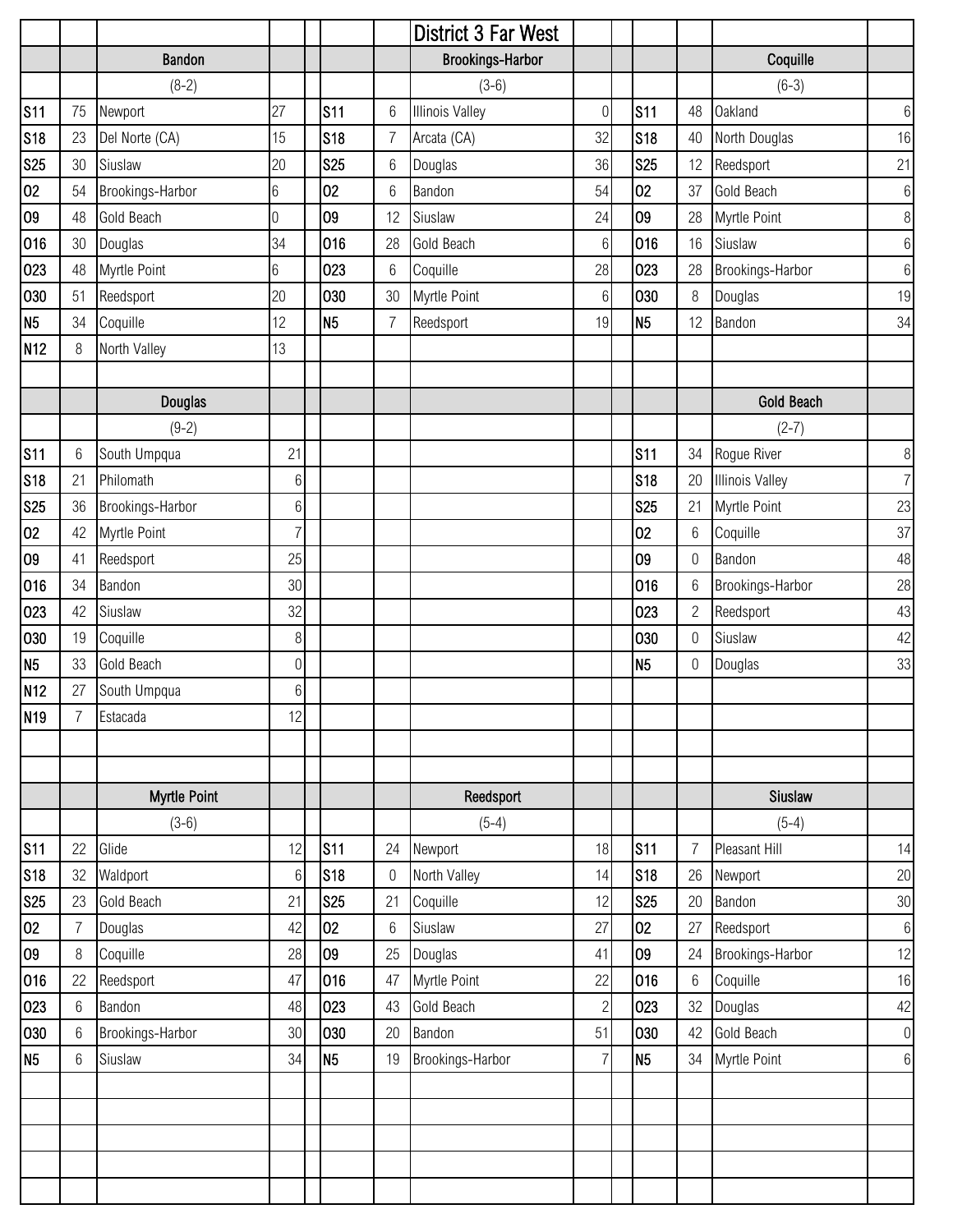|                 |                  |                 |                  |                |                  | District 4 Val-Co |                  |                 |                  |                 |                  |
|-----------------|------------------|-----------------|------------------|----------------|------------------|-------------------|------------------|-----------------|------------------|-----------------|------------------|
|                 |                  | Central         |                  |                |                  |                   |                  |                 |                  | Newport         |                  |
|                 |                  | $(6-4)$         |                  |                |                  |                   |                  |                 |                  | $(5-5)$         |                  |
| S <sub>5</sub>  | 20               | Elmira          | 7                |                |                  |                   |                  | <b>S11</b>      | 27               | Bandon          | 75               |
| S11             | 0                | Dallas          | 34               |                |                  |                   |                  | <b>S18</b>      | 18               | Reedsport       | 24               |
| <b>S18</b>      | 14               | Sweet Home      | 28               |                |                  |                   |                  | <b>S25</b>      | 20               | Siuslaw         | 26               |
| <b>S25</b>      | 16               | Taft (2 ot)     | $\,8\,$          |                |                  |                   |                  | 02              | 35               | Tualatin        | $20\,$           |
| 02              | $\boldsymbol{0}$ | Henley          | 16               |                |                  |                   |                  | 09              | 38               | Toledo          | 20               |
| 09              |                  |                 |                  |                |                  |                   |                  | 016             | 27               | Taft            | 22               |
| 016             | 26               | Philomath       | 21               |                |                  |                   |                  | 023             | 34               | Yamhill-Carlton | 14               |
| 023             | 33               | Toledo          | $\, 8$           |                |                  |                   |                  | 030             | 21               | Philomath       | $9\,$            |
| 030             | 27               | Yamhill-Carlton | $\boldsymbol{0}$ |                |                  |                   |                  | N <sub>5</sub>  | $\overline{7}$   | Central         | 35               |
| N <sub>5</sub>  | 35               | Newport         | $\overline{7}$   |                |                  |                   |                  | N <sub>12</sub> | $\overline{7}$   | St. Helens      | 34               |
| N <sub>12</sub> | 6                | Marist          | 14               |                |                  |                   |                  |                 |                  |                 |                  |
|                 |                  |                 |                  |                |                  |                   |                  |                 |                  |                 |                  |
|                 |                  |                 |                  |                |                  |                   |                  |                 |                  |                 |                  |
|                 |                  | Philomath       |                  |                |                  | Taft              |                  |                 |                  | Toledo          |                  |
|                 |                  | $(5-4)$         |                  |                |                  | $(5-4)$           |                  |                 |                  | $(3-6)$         |                  |
| S <sub>5</sub>  | 16               | Marist          | 27               | <b>S11</b>     | $\boldsymbol{0}$ | Dayton            | 14               | <b>S11</b>      | 20               | Central Linn    | $\boldsymbol{0}$ |
| <b>S11</b>      | 13               | Tillamook       | 12               | <b>S18</b>     | 21               | Astoria           | $\overline{0}$   | <b>S18</b>      | $\boldsymbol{0}$ | Cascade         | 35               |
| <b>S18</b>      | 6                | Douglas         | 21               | <b>S25</b>     | 8                | Central           | 16               | <b>S25</b>      | 13               | Waldport        | $6\,$            |
| <b>S25</b>      | 28               | Yamhill-Carlton | 12               | 02             | 27               | Yamhill-Carlton   | $\boldsymbol{0}$ | 02              | 20               | Newport         | 38               |
| 02              |                  |                 |                  | 09             | 22               | Newport           | 27               | 09              | 12               | Philomath       | 24               |
| 09              | 24               | Toledo          | 12               | 016            | 25               | Tualatin          | $\overline{7}$   | 016             | 22               | Yamhill-Carlton | 16               |
| 016             | 21               | Central         | 26               | 023            | 29               | Philomath         | 33               | 023             | $\,8\,$          | Central         | 33               |
| 023             | 33               | Taft            | 29               | 030            | 42               | Waldport          | $\mathbf 0$      | 030             | $\boldsymbol{0}$ | Tualatin        | 21               |
| 030             | 9                | Newport         | 21               | N <sub>5</sub> |                  | 47 Toledo         | 6 <sup>1</sup>   | N <sub>5</sub>  | $6\,$            | Taft            | $48\,$           |
| N <sub>5</sub>  | 32               | Tualatin        | 26               |                |                  |                   |                  |                 |                  |                 |                  |
|                 |                  |                 |                  |                |                  |                   |                  |                 |                  |                 |                  |
|                 |                  |                 |                  |                |                  |                   |                  |                 |                  |                 |                  |
|                 |                  | Waldport        |                  |                |                  |                   |                  |                 |                  | Yamhill-Carlton |                  |
|                 |                  | $(1-8)$         |                  |                |                  |                   |                  |                 |                  | $(1-8)$         |                  |
| <b>S11</b>      | 0                | Regis           | 20               |                |                  |                   |                  | <b>S11</b>      | 14               | <b>Banks</b>    | 36               |
| <b>S18</b>      | 6                | Myrtle Point    | 32               |                |                  |                   |                  | <b>S18</b>      | 14               | Rainier         | $35\,$           |
| <b>S25</b>      | 6                | Toledo          | 13               |                |                  |                   |                  | <b>S25</b>      | 12               | Philomath       | 28               |
| 02              | $\mathbf 0$      | Knappa          | 35               |                |                  |                   |                  | 02              | $\boldsymbol{0}$ | Taft            | $27\,$           |
| 09              | $\mathbf 0$      | Monroe          | 33               |                |                  |                   |                  | 09              | $6\,$            | Tualatin        | 28               |
| 016             | 14               | <b>Oakridge</b> | $6\,$            |                |                  |                   |                  | 016             | 16               | Toledo          | 22               |
| 023             | 14               | Willamina       | 34               |                |                  |                   |                  | 023             | 14               | Newport         | 34               |
| 030             | $\mathbf 0$      | Taft            | 42               |                |                  |                   |                  | 030             | $\boldsymbol{0}$ | Central         | 27               |
| N <sub>5</sub>  | 14               | Yamhill-Carlton | 28               |                |                  |                   |                  | N <sub>5</sub>  | 28               | Waldport        | 14               |
|                 |                  |                 |                  |                |                  |                   |                  |                 |                  |                 |                  |
|                 |                  |                 |                  |                |                  |                   |                  |                 |                  |                 |                  |
|                 |                  | A2              |                  |                |                  |                   |                  |                 |                  |                 |                  |
|                 |                  |                 |                  |                |                  |                   |                  |                 |                  |                 |                  |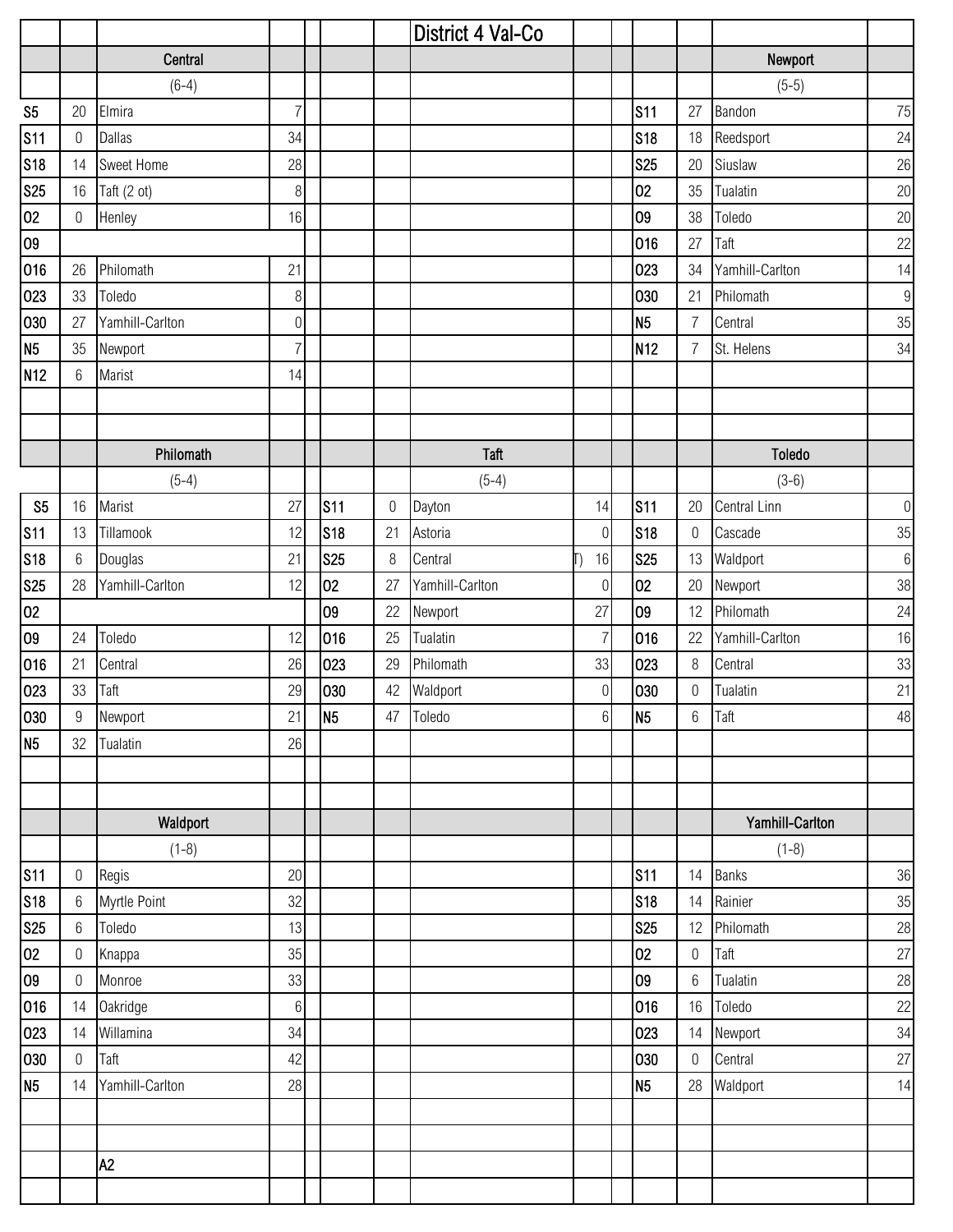|                 |                  |                      |                  |                |                  | District 5 Sky-Em    |                  |                |                  |                      |                  |
|-----------------|------------------|----------------------|------------------|----------------|------------------|----------------------|------------------|----------------|------------------|----------------------|------------------|
|                 |                  | <b>Cottage Grove</b> |                  |                |                  | Creswell             |                  |                |                  | Elmira               |                  |
|                 |                  | $(8-2)$              |                  |                |                  | $(4-5)$              |                  |                |                  | $(6-3)$              |                  |
| <b>S11</b>      | 14               | Pleasant Hill        | $\boldsymbol{0}$ | S <sub>4</sub> | 8                | Molalla              | 7                | S <sub>4</sub> | $\overline{7}$   | Central              | 20               |
| <b>S18</b>      | 41               | Elmira               | 43               | <b>S11</b>     | $6\,$            | Junction City        | 47               | <b>S11</b>     | $6\phantom{1}$   | Marist               | 19               |
| <b>S25</b>      | 42               | Marist               | 27               | <b>S18</b>     | 14               | Sutherlin            | 28               | <b>S18</b>     | 43               | Cottage Grove        | 41               |
| 02              | 28               | Tualatin             | 13               | <b>S25</b>     | 14               | <b>Pleasant Hill</b> | 13               | <b>S25</b>     | 48               | Glide                | 14               |
| 09              | 47               | Glide                | $\overline{0}$   | 02             |                  |                      |                  | 02             |                  |                      |                  |
| 016             | 35               | Creswell             | 20               | 09             | $\boldsymbol{0}$ | Elmira               | 25               | 09             | 25               | Creswell             | $\boldsymbol{0}$ |
| 023             | 28               | Sutherlin            | 14               | 016            | 20               | Marist               | 32               | 016            | 32               | Sutherlin            | 13               |
| 030             | 29               | La Pine              | 8 <sup>1</sup>   | 023            | 20               | Cottage Grove        | 35               | 023            | 45               | La Pine              | $\boldsymbol{0}$ |
| N <sub>5</sub>  | 13               | Junction City        | $\overline{3}$   | 030            | 48               | Glide                | $6\,$            | 030            | $\boldsymbol{0}$ | Junction City        | $\mathfrak{S}$   |
| N <sub>12</sub> | 21               | Estacada             | 18               | N <sub>5</sub> | 25               | La Pine              | 18               | N <sub>5</sub> | 44               | <b>Pleasant Hill</b> | 33               |
|                 |                  |                      |                  |                |                  |                      |                  |                |                  |                      |                  |
|                 |                  |                      |                  |                |                  |                      |                  |                |                  |                      |                  |
|                 |                  | Glide                |                  |                |                  | <b>Junction City</b> |                  |                |                  | La Pine              |                  |
|                 |                  | $(0-9)$              |                  |                |                  | $(5-4)$              |                  |                |                  | $(3-6)$              |                  |
| <b>S11</b>      | 18               | Sutherlin            | 35               | S <sub>5</sub> | 14               | Sweet Home           | 26               | <b>S11</b>     | 36               | Bend JV              | $\boldsymbol{0}$ |
| <b>S18</b>      |                  |                      |                  | <b>S11</b>     | 47               | Creswell             | $6\,$            | <b>S18</b>     | 14               | Glide                | $\boldsymbol{0}$ |
| <b>S25</b>      | 0                | La Pine              | 14               | <b>S18</b>     | $\mathbf 0$      | Marist               | 14               | <b>S25</b>     | 8                | Junction City        | 28               |
| 02              | 14               | Elmira               | 48               | <b>S25</b>     | 28               | La Pine              | 8                | 02             | 12               | Sutherlin            | 15               |
| 09              | $\overline{0}$   | Junction City        | 37               | 02             |                  |                      |                  | 09             | 22               | Pleasant Hill        | 14               |
| 016             | $\overline{0}$   | Cottage Grove        | 47               | 09             | 37               | Glide                | $\mathbf 0$      | 016            | $\boldsymbol{0}$ | Elmira               | 45               |
| 023             | $\boldsymbol{0}$ | Pleasant Hill        | 49               | 016            | 14               | Sutherlin            | 12               | 023            | 8                | Marist               | 14               |
| 030             | 6                | Creswell             | 48               | 023            | 14               | Pleasant Hill        | 28               | 030            | 8                | Cottage Grove        | 29               |
| N <sub>5</sub>  | 6                | Marist               | 49               | 030            | $\mathfrak{Z}$   | Elmira               | $\boldsymbol{0}$ | N <sub>5</sub> | 18               | Creswell             | 25               |
|                 |                  |                      |                  | N <sub>5</sub> | 3                | Cottage Grove        | 13               |                |                  |                      |                  |
|                 |                  |                      |                  |                |                  |                      |                  |                |                  |                      |                  |
|                 | 12               | Myrtle Point         | 22               |                |                  |                      |                  |                |                  |                      |                  |
|                 |                  |                      |                  |                |                  |                      |                  |                |                  |                      |                  |
|                 |                  | Marist               |                  |                |                  | <b>Pleasant Hill</b> |                  |                |                  | Sutherlin            |                  |
|                 |                  | $(8-3)$              |                  |                |                  | $(3-6)$              |                  |                |                  | $(6-3)$              |                  |
| $\sqrt{34}$     | 27               | Philomath            | 16               | <b>S11</b>     | 14               | Siuslaw              | $\overline{7}$   | <b>S11</b>     | 35               | Glide                | 18               |
| S <sub>11</sub> | 19               | Elmira               | $6 \,$           | <b>S18</b>     | $\mathbf 0$      | Cottage Grove        | 14               | <b>S18</b>     | 28               | Creswell             | 14               |
| <b>S18</b>      | 14               | Junction City        | $\overline{0}$   | <b>S25</b>     | 13               | Creswell             | 14               | <b>S25</b>     | 42               | Yoncalla             | 20               |
| <b>S25</b>      | 27               | Cottage Grove        | 42               | 02             | 6                | Marist               | 14               | 02             | 15               | La Pine              | 12               |
| 02              | 14               | Pleasant Hill        | $6\vert$         | 09             | 14               | La Pine              | 22               | 09             | 13               | Elmira               | 32               |
| 09              | 32               | Creswell             | 20               | 016            | 49               | Glide                | $\boldsymbol{0}$ | 016            | 12               | Junction City        | 14               |
| 016             | 14               | La Pine              | 8                | 023            | 28               | Junction City        | 14               | 023            | 14               | Cottage Grove        | 28               |
| 023             | 49               | Glide                | $6 \mid$         | 030            | 12               | Sutherlin            | 27               | 030            | 27               | <b>Pleasant Hill</b> | 12               |
| 030             | 20               | Sutherlin            | 26               | N <sub>5</sub> | 33               | Elmira               | 44               | N <sub>5</sub> | 26               | Marist               | 20               |
| N <sub>5</sub>  | 14               | Central              | $6 \mid$         |                |                  |                      |                  |                |                  |                      |                  |
| N <sub>12</sub> | $\overline{0}$   | Silverton (ot)       | $6\vert$         |                |                  |                      |                  |                |                  |                      |                  |
| N <sub>19</sub> |                  |                      |                  |                |                  |                      |                  |                |                  |                      |                  |
|                 |                  |                      |                  |                |                  |                      |                  |                |                  |                      |                  |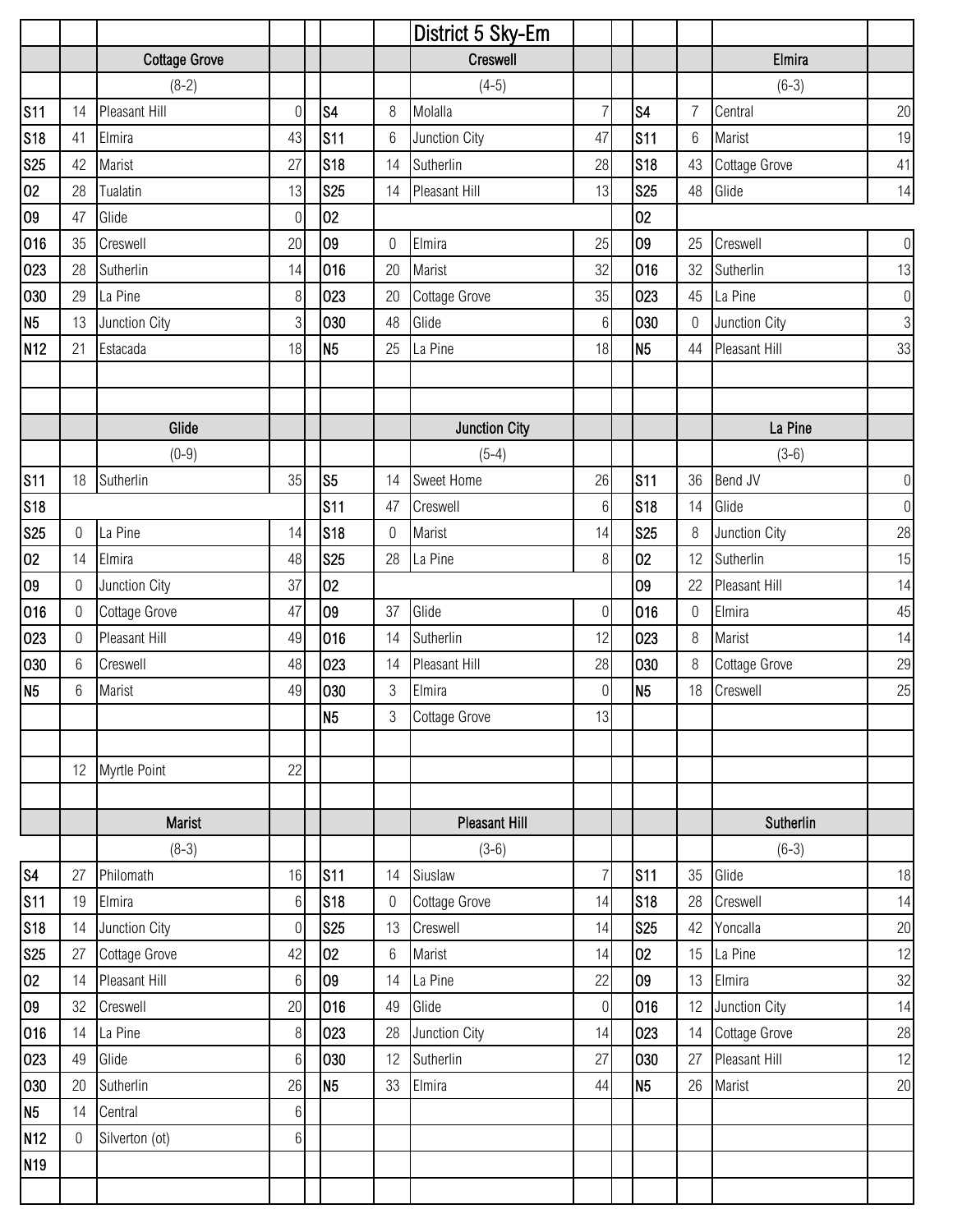|                |                  |                        |                  |                 |                  | District 6 Skyline     |       |                 |                 |                        |                  |
|----------------|------------------|------------------------|------------------|-----------------|------------------|------------------------|-------|-----------------|-----------------|------------------------|------------------|
|                |                  | Henley                 |                  |                 |                  | <b>Hidden Valley</b>   |       |                 |                 | <b>Illionis Valley</b> |                  |
|                |                  | $(5-4)$                |                  |                 |                  | $(4-5)$                |       |                 |                 | $(3-6)$                |                  |
| <b>S11</b>     | 22               | Hidden Valley          | 26               | S <sub>11</sub> | 26               | Henley                 | 22    | <b>S11</b>      | 21              | Riddle                 | $\,8\,$          |
| <b>S18</b>     | 27               | Phoenix                | 12               | S18             | 8                | North Valley           | 21    | <b>S18</b>      | $\theta$        | Brookings-Harbor       | $\,6\,$          |
| <b>S25</b>     | 16               | South Umpqua           | 27               | <b>S25</b>      | 41               | Phoenix                | $6\,$ | <b>S25</b>      | $\overline{7}$  | Gold Beach             | 20               |
| 02             | 30               | North Valley           | $\overline{7}$   | 02              | 26               | Del Norte (CA)         | 36    | 02              | $\overline{7}$  | Happy Camp (CA)        | 29               |
| 09             | 16               | Central                | $\overline{0}$   | 09              | $\mathbf 0$      | South Umpqua           | 34    | 09              | 13              | <b>Oakland</b>         | 18               |
| 016            | 16               | <b>Hidden Valley</b>   | 23               | 016             | 23               | Henley                 | 16    | 016             | $6\,$           | Lakeview               | 33               |
| 023            | 26               | Phoenix                | $\boldsymbol{0}$ | 023             | 35               | North Valley           | 49    | 023             | 14              | Rogue River            | $\mathbf 0$      |
| 030            | 21               | South Umpqua           | 11               | 030             | 36               | Phoenix                | 28    | 030             | $\mathbf 0$     | Lakeview               | 14               |
| N <sub>5</sub> | 27               | North Valley           | 29               | N <sub>5</sub>  | $6\,$            | South Umpqua           | 28    | N <sub>5</sub>  | 17              | Rogue River            | $\boldsymbol{0}$ |
|                |                  |                        |                  |                 |                  |                        |       |                 |                 |                        |                  |
|                |                  |                        |                  |                 |                  |                        |       |                 |                 |                        |                  |
|                |                  | Lakeview               |                  |                 |                  |                        |       |                 |                 | <b>North Valley</b>    |                  |
|                |                  | $(5-3)$                |                  |                 |                  |                        |       |                 |                 | $(9-2)$                |                  |
| <b>S11</b>     | $\overline{7}$   | Tulelake (CA)          | 20               |                 |                  |                        |       | <b>S11</b>      | 13              | South Umpqua           | $6\,$            |
| <b>S18</b>     | 12               | Modoc (CA)             | 32               |                 |                  |                        |       | <b>S18</b>      | 21              | <b>Hidden Valley</b>   | $\, 8$           |
| <b>S25</b>     | 7                | Fall River (CA)        | 34               |                 |                  |                        |       | <b>S25</b>      | 14              | Reedsport              | $\boldsymbol{0}$ |
| 02             | 29               | Chiloquin              | $\boldsymbol{0}$ |                 |                  |                        |       | 02              | $\overline{7}$  | Henley                 | $30\,$           |
| 09             | 42               | Rogue River            | $\overline{0}$   |                 |                  |                        |       | 09              | 42              | Phoenix                | $\boldsymbol{6}$ |
| 016            | 33               | <b>Illinois Valley</b> | $6 \mid$         |                 |                  |                        |       | 016             | 19              | South Umpqua (ot)      | 12               |
| 023            | 39               | Rogue River            | $\overline{0}$   |                 |                  |                        |       | 023             | 49              | <b>Hidden Valley</b>   | 35               |
| 030            | 14               | <b>Illinois Valley</b> | $\overline{0}$   |                 |                  |                        |       | 030             | 29              | Henley                 | 27               |
| N <sub>5</sub> |                  | Burns (cancelled)      |                  |                 |                  |                        |       | N <sub>5</sub>  | 39              | Phoenix                | 13               |
|                |                  |                        |                  |                 |                  |                        |       | N <sub>12</sub> | 13              | Bandon                 | $\, 8$           |
|                |                  |                        |                  |                 |                  |                        |       | N <sub>19</sub> | $6\,$           | The Dalles             | 26               |
|                |                  |                        |                  |                 |                  |                        |       |                 |                 |                        |                  |
|                |                  |                        |                  |                 |                  |                        |       |                 |                 |                        |                  |
|                |                  | Phoenix                |                  |                 |                  | <b>Rogue River</b>     |       |                 |                 | South Umqpua           |                  |
|                |                  | $(0-9)$                |                  |                 |                  | $(0-9)$                |       |                 |                 | $(6-4)$                |                  |
| <b>S11</b>     | 12               | Henley                 | 27               | <b>S11</b>      | 8                | Gold Beach             | 34    | <b>S11</b>      | $6\phantom{1}$  | North Valley           | 13               |
| <b>S18</b>     | 6                | <b>Hidden Valley</b>   | 41               | S18             | $\boldsymbol{0}$ | Riddle                 | 34    | <b>S18</b>      | 21              | Douglas                | $\,6\,$          |
| <b>S25</b>     | 8                | South Umpqua           | 24               | S25             | $\overline{7}$   | St. Mary's             | 34    | <b>S25</b>      | 27              | Henley                 | 16               |
| 02             | 6                | North Valley           | 42               | 02              | $\boldsymbol{0}$ | Lakeview               | 42    | 02              | 24              | Phoenix                | $\,8\,$          |
| 09             | 8                | <b>Crook County</b>    | 34               | 09              | $\mathbf 0$      | Chiloquin              | 18    | 09              | 34              | <b>Hidden Valley</b>   | $\boldsymbol{0}$ |
| 016            | $\boldsymbol{0}$ | Henley                 | 26               | 016             | $\mathbf 0$      | <b>Illinois Valley</b> | 14    | 016             | 12              | North Valley (ot)      | 19               |
| 023            | 28               | <b>Hidden Valley</b>   | 36               | 023             | $\mathbf 0$      | Lakeview               | 39    | 023             | 11              | Henley                 | 21               |
| 030            | 14               | South Umpqua           | 21               | 030             | $\boldsymbol{0}$ | Bonanza                | 28    | 030             | 21              | Phoenix                | 14               |
| N <sub>5</sub> | 13               | North Valley           | 39               | N <sub>5</sub>  | $\boldsymbol{0}$ | <b>Illinois Valley</b> | 17    | N <sub>5</sub>  | 28              | <b>Hidden Valley</b>   | $\,6\,$          |
|                |                  |                        |                  |                 |                  |                        |       | N <sub>12</sub> | $6\phantom{.}6$ | Douglas                | 27               |
|                |                  |                        |                  |                 |                  |                        |       |                 |                 |                        |                  |
|                |                  |                        |                  |                 |                  |                        |       |                 |                 |                        |                  |
|                |                  |                        |                  |                 |                  |                        |       |                 |                 |                        |                  |
|                |                  |                        |                  |                 |                  |                        |       |                 |                 |                        |                  |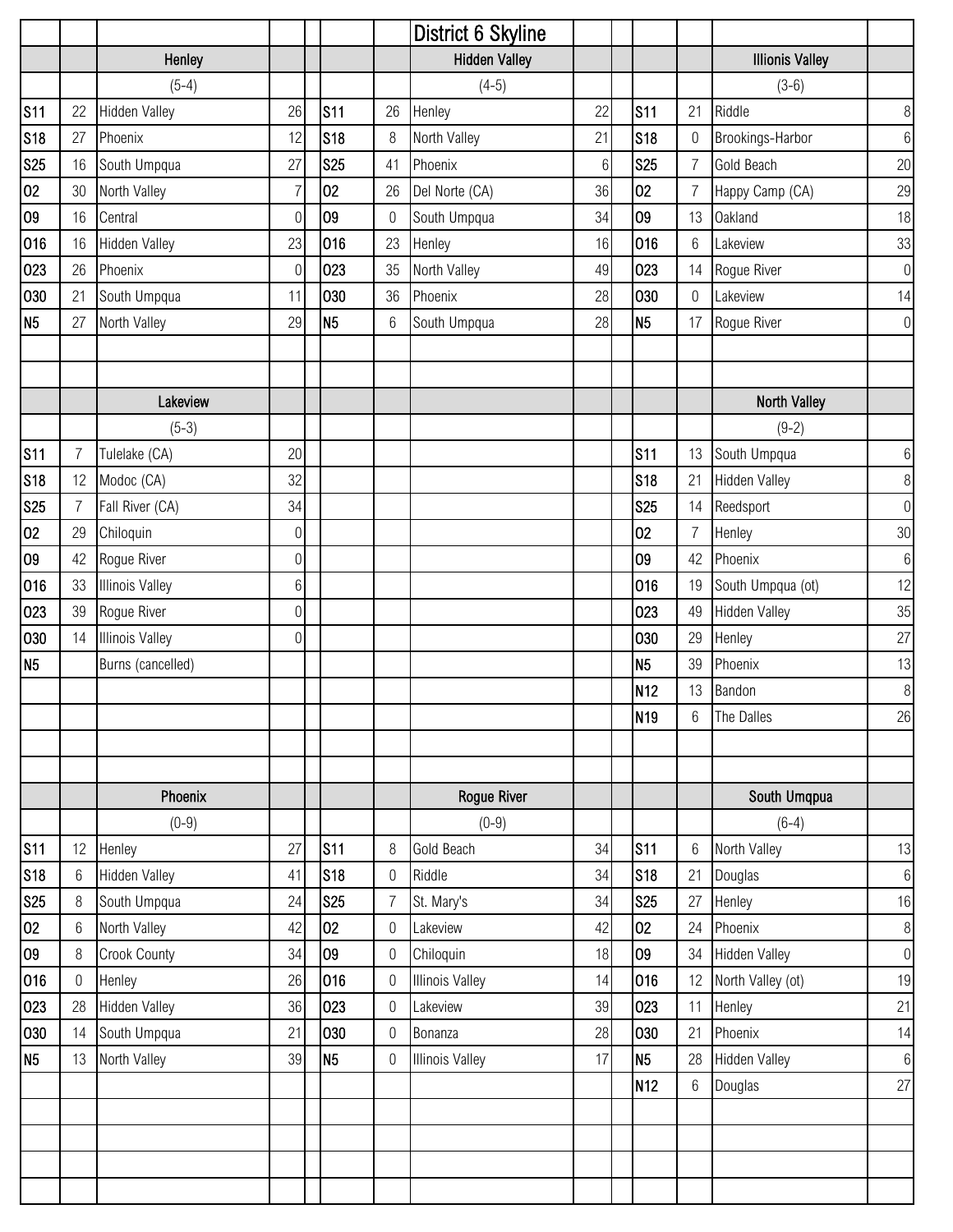|                 |                |                     |                  |                 |                  | District 7 Greater Oregon |        |                 |                  |                       |                  |
|-----------------|----------------|---------------------|------------------|-----------------|------------------|---------------------------|--------|-----------------|------------------|-----------------------|------------------|
|                 |                | <b>Baker</b>        |                  |                 |                  |                           |        |                 |                  | <b>Burns</b>          |                  |
|                 |                | $(10-1)$            |                  |                 |                  |                           |        |                 |                  | $(7-2)$               |                  |
| <b>S11</b>      | 12             | Bishop Kelly (ID)   | $\boldsymbol{0}$ |                 |                  |                           |        | <b>S11</b>      | 37               | Enterprise            | 20               |
| <b>S18</b>      | 27             | Emmett (ID)         | 15               |                 |                  |                           |        | <b>S18</b>      | 43               | <b>Grant Union</b>    | 13               |
| <b>S25</b>      | 31             | Ontario             | $\sqrt{5}$       |                 |                  |                           |        | <b>S25</b>      | 52               | McLoughlin            | 13               |
| 02              | 52             | Nyssa               | $6\,$            |                 |                  |                           |        | 02              | 28               | Riverside             | $\overline{7}$   |
| 09              | 43             | McLoughlin          | 15               |                 |                  |                           |        | 09              | 41               | Nyssa                 | $\theta$         |
| 016             | 48             | Payette (ID)        | 14               |                 |                  |                           |        | 016             | 28               | Ontario               | $\overline{7}$   |
| 023             | 24             | Riverside           | $\overline{0}$   |                 |                  |                           |        | 023             | 29               | Madras                | 12               |
| 030             | 20             | <b>Burns</b>        | 14               |                 |                  |                           |        | 030             | 14               | <b>Baker</b>          | 20               |
| N <sub>5</sub>  | 26             | Madras              | $8\,$            |                 |                  |                           |        | N <sub>5</sub>  |                  | Lakeview (cancelled)  |                  |
| N <sub>12</sub> | 17             | <b>Dallas</b>       | $\overline{0}$   |                 |                  |                           |        | N <sub>12</sub> | 8                | The Dalles            | 25               |
| N <sub>19</sub> | $\overline{7}$ | St. Helens          | 20               |                 |                  |                           |        |                 |                  |                       |                  |
|                 |                |                     |                  |                 |                  |                           |        |                 |                  |                       |                  |
|                 |                |                     |                  |                 |                  |                           |        |                 |                  |                       |                  |
|                 |                | <b>Madras</b>       |                  |                 |                  | McLoughlin                |        |                 |                  | <b>Nyssa</b>          |                  |
|                 |                |                     |                  |                 |                  | $(0-9)$                   |        |                 |                  |                       |                  |
| <b>S11</b>      | 14             | <b>Grant Union</b>  | $\bf 0$          | s <sub>11</sub> | $\boldsymbol{0}$ | Hermiston                 | 41     | S <sub>4</sub>  | 16               | Fruitland (ID)        | 28               |
| <b>S18</b>      | 7              | <b>Crook County</b> | 21               | <b>S18</b>      | $\overline{7}$   | Enterprise                | 14     | <b>S11</b>      |                  |                       |                  |
| <b>S25</b>      | 29             | Riverside           | $\mathbf 0$      | <b>S25</b>      | 13               | <b>Burns</b>              | 51     | <b>S18</b>      | 30               | Vale                  | 45               |
| 02              | 41             | McLoughlin          | $\boldsymbol{0}$ | 02              | $\mathbf 0$      | Madras                    | 41     | <b>S25</b>      |                  |                       |                  |
| 09              | 17             | Ontario             | 19               | 09              | 15               | Baker                     | 43     | 02              | $6\,$            | <b>Baker</b>          | 52               |
| 016             | 21             | Nyssa               | 8                | 016             | $6\,$            | Riverside                 | 23     | 09              | $\boldsymbol{0}$ | <b>Burns</b>          | 41               |
| 023             | 12             | <b>Burns</b>        | 29               | 023             | $\mathbf 0$      | The Dalles                | 28     | 016             | $\,8\,$          | Madras                | 21               |
| 030             |                | Dayton (WA) ???     |                  | 030             | 16               | Ontario                   | 34     | 023             | $6\,$            | Ontario               | 14               |
| N <sub>5</sub>  | $8\,$          | Baker               | 26               | N <sub>5</sub>  | $\boldsymbol{0}$ | Nyssa                     | $30\,$ | 030             |                  | 14 Riverside          | $26\,$           |
|                 |                |                     |                  |                 |                  |                           |        | N <sub>5</sub>  |                  | 30 McLoughlin         | $\boldsymbol{0}$ |
|                 |                |                     |                  |                 |                  |                           |        |                 |                  |                       |                  |
|                 |                | Ontario             |                  |                 |                  |                           |        |                 |                  | Riverside             |                  |
|                 |                | $(5-4)$             |                  |                 |                  |                           |        |                 |                  |                       |                  |
| <b>S11</b>      | 19             | Weiser-ID           | 12               |                 |                  |                           |        | <b>S11</b>      | $\,8\,$          | Heppner               | 21               |
| <b>S18</b>      | $6\,$          | Caldwell-ID         | 45               |                 |                  |                           |        | <b>S18</b>      | 34               | Weston-McEwen         | $\boldsymbol{0}$ |
| <b>S25</b>      | 6              | Baker               | 31               |                 |                  |                           |        | <b>S25</b>      | $\boldsymbol{0}$ | Madras                | 29               |
| 02              | 8              | Vale                | 41               |                 |                  |                           |        | 02              | $\overline{7}$   | <b>Burns</b>          | 28               |
| 09              | 19             | Madras              | 18               |                 |                  |                           |        | 09              |                  | @ Pendleton JV (10/8) |                  |
| 016             | $\overline{7}$ | <b>Burns</b>        | 28               |                 |                  |                           |        | 016             | 23               | McLoughlin            | $\,6\,$          |
| 023             | 14             | Nyssa               | $6\,$            |                 |                  |                           |        | 023             | $\boldsymbol{0}$ | Baker                 | 24               |
| 030             | 34             | McLoughlin          | 16               |                 |                  |                           |        | 030             | 26               | Nyssa                 | 14               |
| N <sub>5</sub>  | 35             | Riverside           | 20               |                 |                  |                           |        | N <sub>5</sub>  | 20               | Ontario               | 35               |
|                 |                |                     |                  |                 |                  |                           |        |                 |                  |                       |                  |
|                 |                |                     |                  |                 |                  |                           |        |                 |                  |                       |                  |
|                 |                |                     |                  |                 |                  |                           |        |                 |                  |                       |                  |
|                 |                |                     |                  |                 |                  |                           |        |                 |                  |                       |                  |
|                 |                |                     |                  |                 |                  |                           |        |                 |                  |                       |                  |